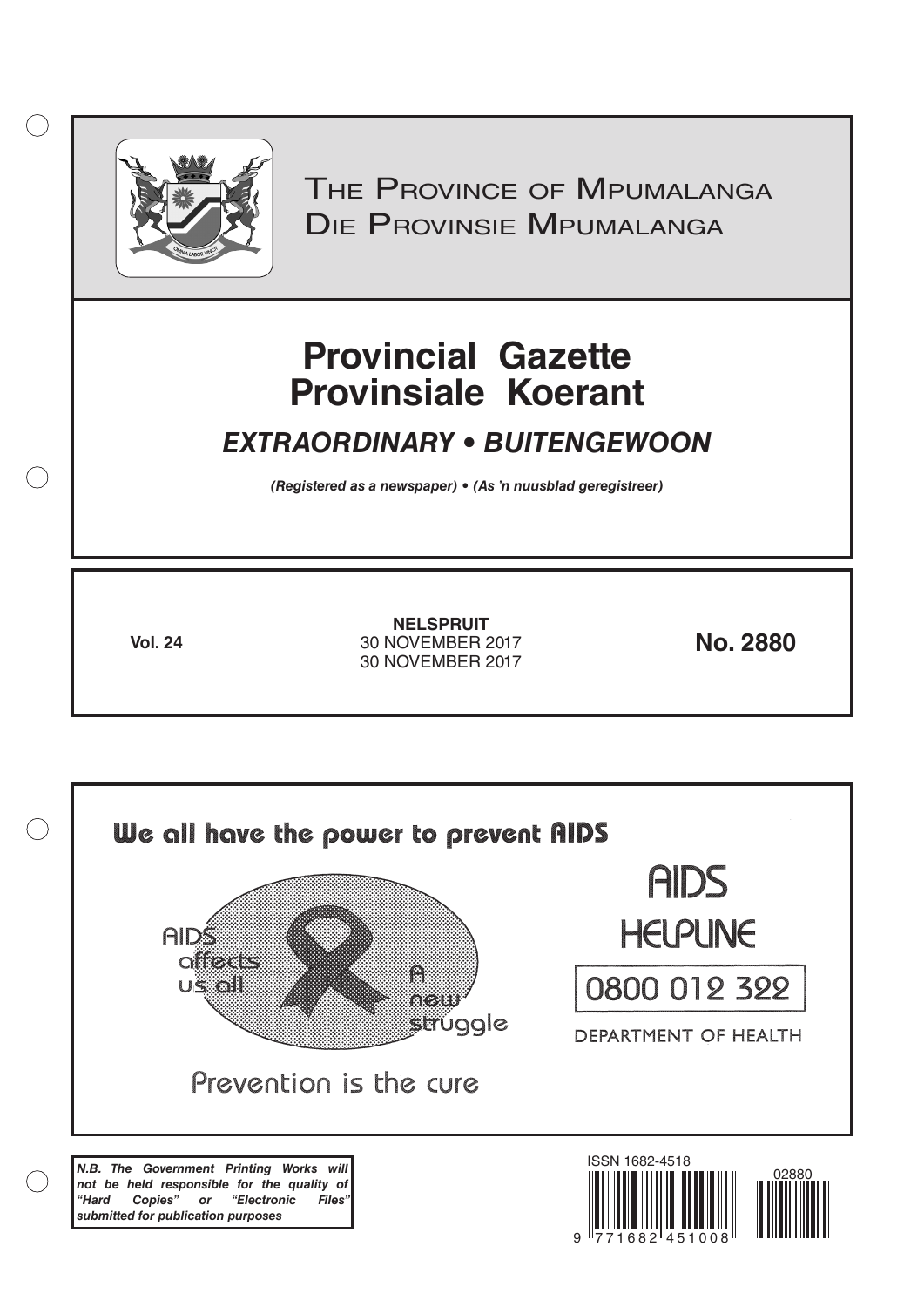### **IMPORTANT NOTICE:**

**The GovernmenT PrinTinG Works Will noT be held resPonsible for any errors ThaT miGhT occur due To The submission of incomPleTe / incorrecT / illeGible coPy.**

**no fuTure queries Will be handled in connecTion WiTh The above.**

#### **CONTENTS**

|     |                                                                                                        | Gazette<br>No. | Page<br>No. |
|-----|--------------------------------------------------------------------------------------------------------|----------------|-------------|
|     | <b>GENERAL NOTICES • ALGEMENE KENNISGEWINGS</b>                                                        |                |             |
| 140 | South African Schools Act (84/1996): Regulations for the Election of School Governing Bodies of Public | 2880           |             |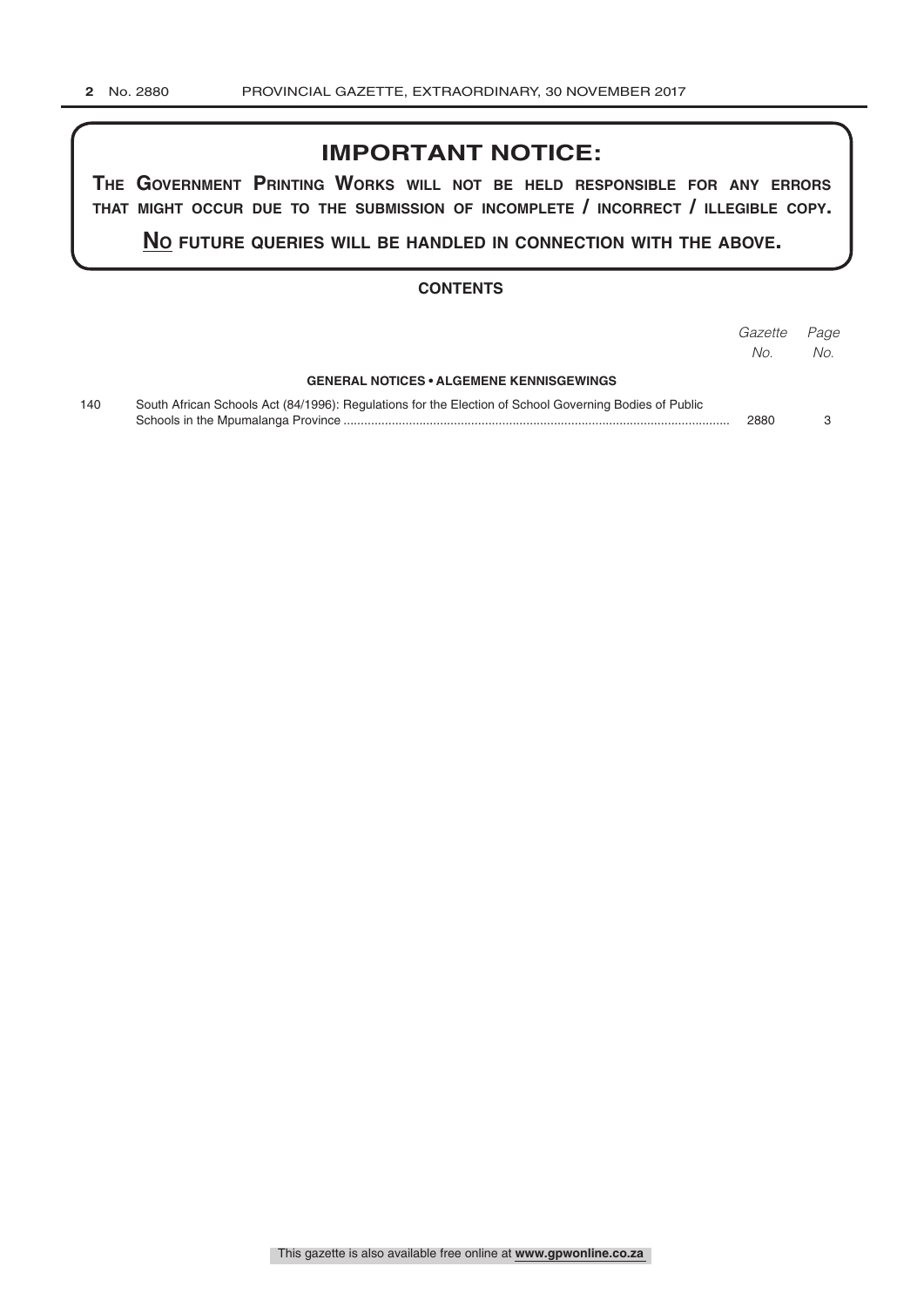#### General Notices • Algemene Kennisgewings

#### **NOTICE 140 OF 2017**

#### **Regulations for the Election of School Governing Bodies of Public Schools in the Mpumalanga Province.**

I, Makgabo Reginah Mhaule, Member of the Executive Council for Education in the Mpumalanga Province, acting in terms of section 28 of the South African Schools Act, 1996 (Act No 84 of 1996) hereby publish in the schedule hereto Regulations for the Election of School Governing Bodies of Public Schools in the Mpumalanga Province.

**Mrs MR MHAULE, MPL** 

**Mrs MR MHAULE, MPL** MEC: EDUCATION

#### **SCHEDULE**

To provide for a uniform system for the organization and elections of school governing bodies; to amend and repeal certain regulations relating to schools and to provide for matters connected therewith.

#### **1. DEFINITIONS**

Any word or expressions to which a meaning has been attached in the Act shall have the same meaning in these regulations.

In these regulations, unless the context indicates otherwise-

**"***combined school***"** means a public school providing education in grades falling in the foundation, intermediate and senior phases of curriculum;

**"***educator***"** means any person, excluding a person who is appointed to exclusively perform extracurricular duties, who teaches, educates or trains other persons or who provides professional educational services, including professional therapy and education psychological services, at a public school;

#### *"parent"* means:

- (a) the biological or adoptive *parent* or legal guardian of a *learner*, or
- (b) the person legally entitled to custody of a *learner*, or
- (c) the person who undertakes to fulfil the obligations of a certain person referred to in paragraphs (a) and (b) towards the *learner's* education at *school.*

"*principal***"** means an educator appointed or acting in a post established as a head of a school;

"*head of department* **"** means the head: education in the province;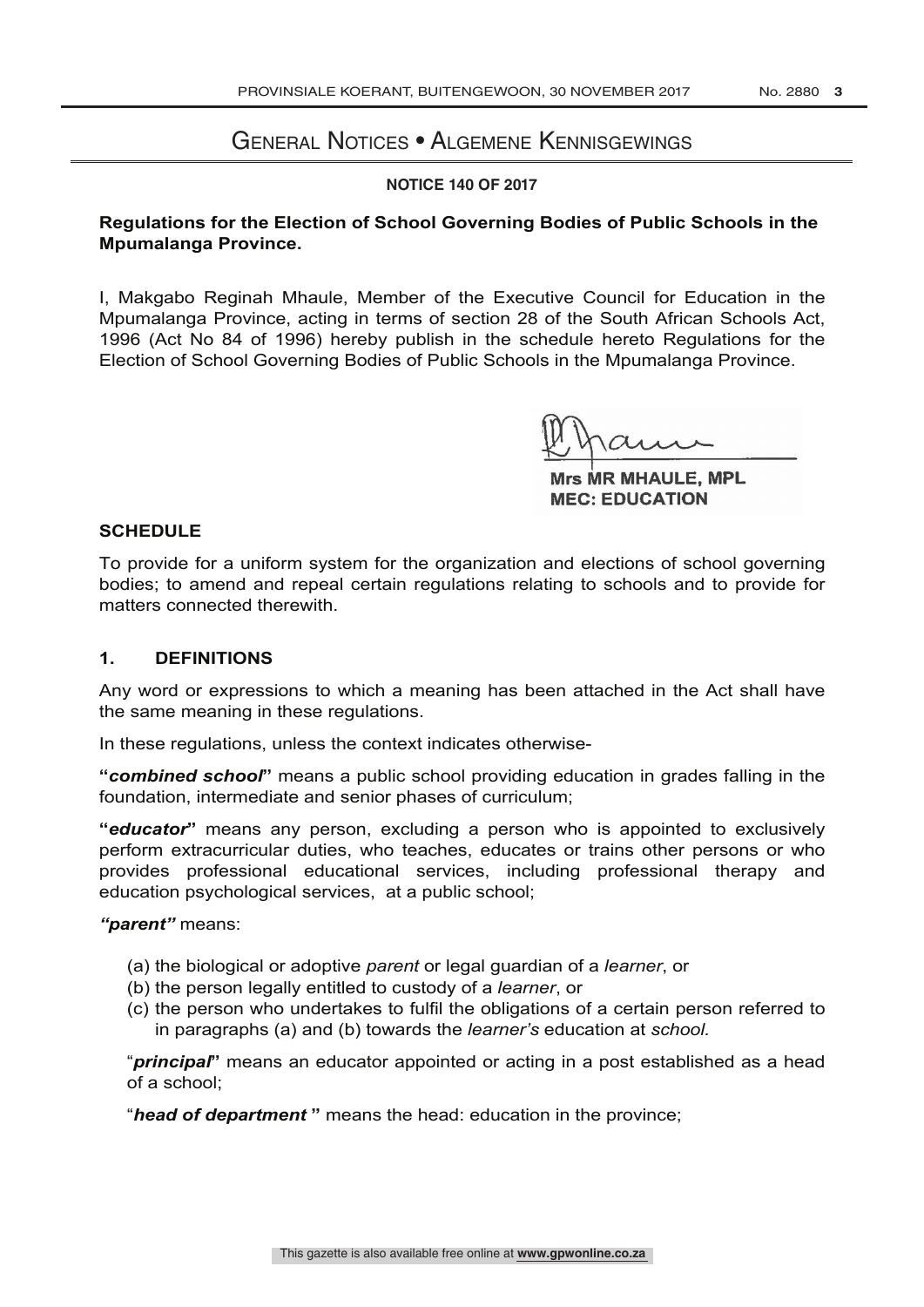*"election process"* means the nomination and election meeting of all components including the election of office bearers;

*"days"* means calendar days including Saturdays, Sundays and public holidays;

*"department"* means the Mpumalanga Educational Department;

*"district director"* means any official of the department appointed as director or acting director of the education district in which a public school is situated;

*"district electoral officer"* means a senior district official at a district office responsible to oversee and manage the election process in the district;

*"representative council of learners" (RCL***)** means a representative council of learners established in terms of section 11 of the Act;

*"member"* means a member of the governing body who has been elected in terms of these regulations;

*"member of Staff"* means a person appointed at a public school according to the Public Service Act or the South African Schools Act and is not an educator at a school;

*"ordinary public school"* means a public school other than a public school for learners with special educational needs;

*"primary school"* means a public school that offers grade R – 7 or offer learning within that range;

*"provincial elections coordinator"* means a senior provincial at a provincial office responsible to oversee and manage the election process in the province;

**"***school* "means an ordinary public school or a public school for learners with special education needs which enrols learners in one or more grades from grade R to grade 12:

*"public school for learners with special education needs"* means a public school for learners who experience barriers to learning and development;

*"SASAMS"* means the South African Schools Administration and Management System, which must be used by schools to upload and update their learner information including details of parents linked to each learner;

*"secondary school"* means a public school providing education from the eighth grade to the twelfth grade;

*"school electoral officer"* means the principal or a senior manager of another school. An educator or member of staff who has been trained as an electoral officer *by the province or the* Independent Electoral Commission (IEC) may serve as a school electoral officer of a school where he or she is not employed.

*"The Act"* means the South African Schools Act, 84 of 1996, as amended;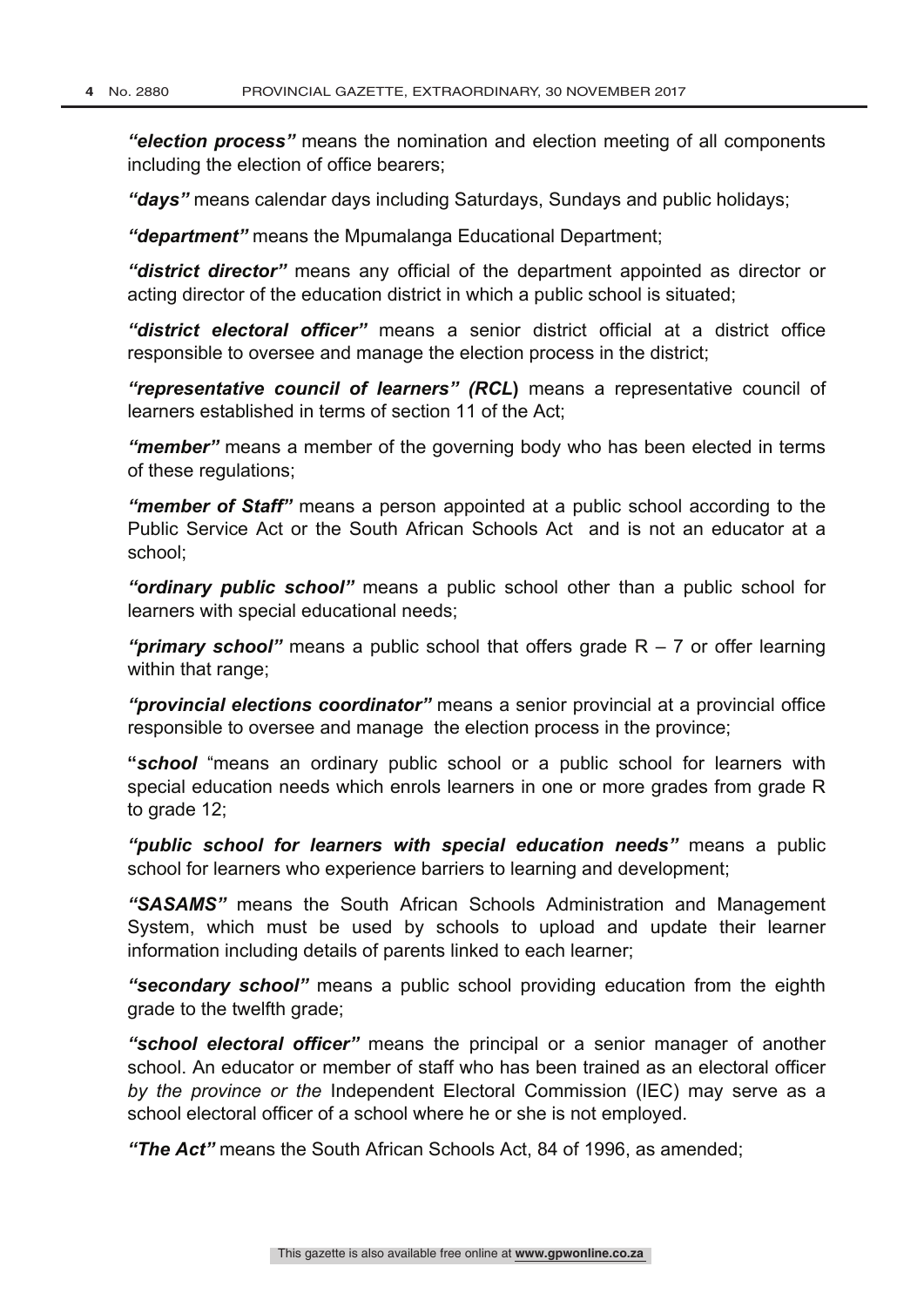*"Voters Roll"* means the school admission register as per the latest uploaded SASAMS database;

*"sgb elections diary"* booklet used to record all elections activities.

#### **2. APPLICATION**

These regulations shall apply to all public schools in the Mpumalanga Province and shall come into operation upon publication in the Provincial Gazette.

#### **3. SIZE OF THE SCHOOL GOVERNING BODIES**

The number of parent, educator and learner members of a governing body shall vary according to the type and grading of the school.

#### **4. COMPOSITION OF GOVERNING BODIES OF ORDINARY PUBLIC SCHOOLS**

- 4.1 A governing body of an ordinary public school shall consist of:
	- (a) Elected members
	- (b) The principal by virtue of his or her official capacity; and
	- (c) Co-opted members.
- 4.2 Elected members of the governing body shall comprise a member or members of each of the following categories:
	- (a) parents of the learners admitted to the school;
	- (b) educators employed at the school;
	- (c) non-educator members of staff employed at the school; and
	- (d) learners in the eighth grade or higher at the school drawn from the RCL or nominated by the RCL if applicable.

#### **5. COMPOSITION OF GOVERNING BODIES OF PUBLIC SCHOOLS FOR LEARNERS WITH SPECIAL EDUCATION NEEDS**

- 5.1 The governing body of a public school for learners with special education needs should be composed as follows:
	- (a) Parents of learners enrolled at the school, if reasonably practicable;
	- (b) Educators at the school;
	- (c) Members of staff at the school who are not educators;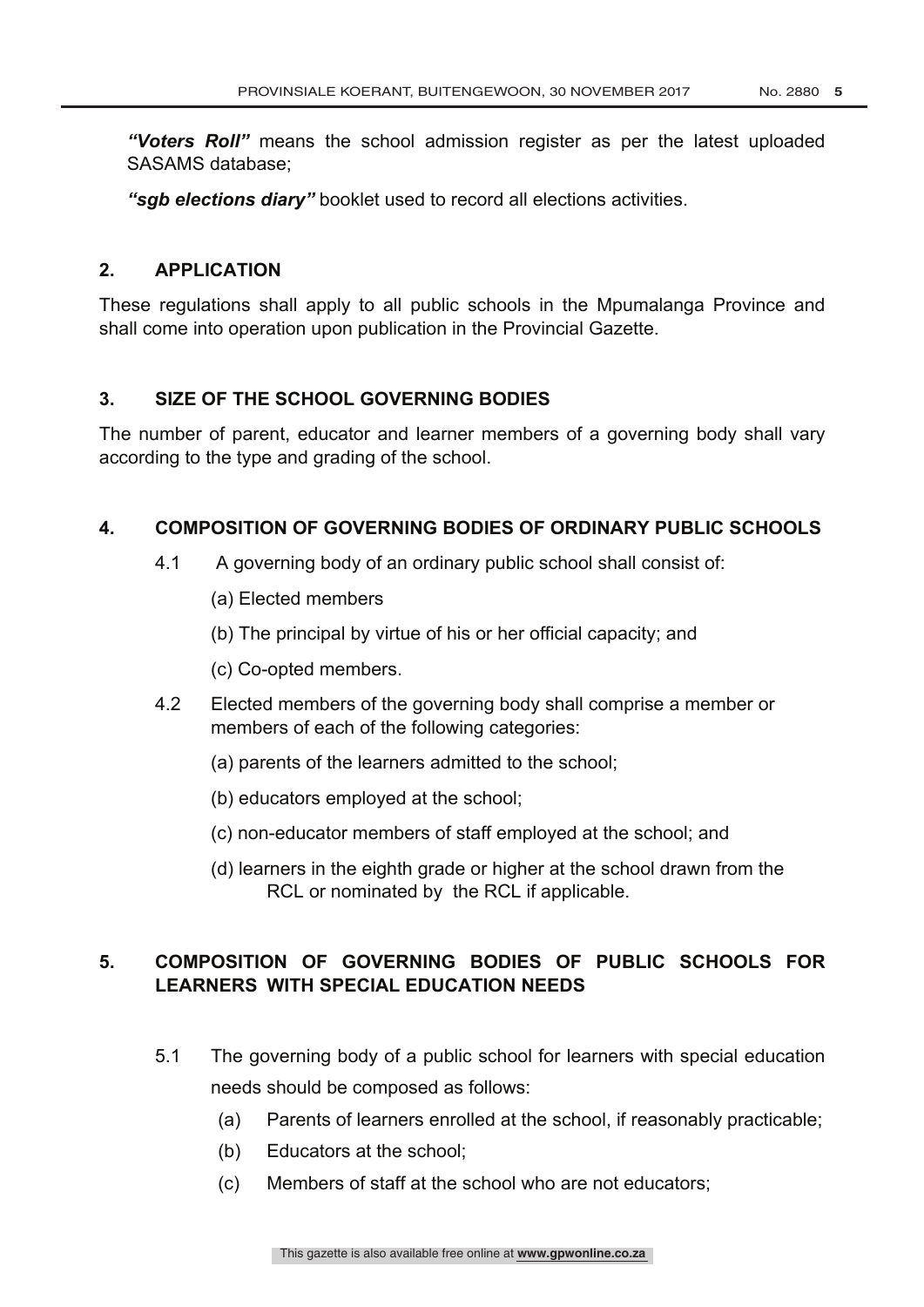- (d) Learners in Grade 8 or higher, if reasonably practicable;
- (e) Representatives of sponsoring bodies, if applicable;
- (f) Representatives of organisations of parents of learners with special education needs, if applicable;
- (g) Representatives of organisations of disabled persons, if applicable;
- (h) Disabled persons, if applicable;
- (i) Experts in relevant fields of special needs education; and
- (j) The Principal by virtue of his or her official capacity.
- 5.2 The chairperson of the school governing body in the case of a public school for learners with special education needs can be any member of the governing body elected from the persons referred to in sub regulation  $(1)(a)$ ,  $(e)$ ,  $(f)$ ,  $(g)$ ,  $(h)$ , and  $(i)$ .
- 5.3 The number of parent members, educator members and learner members of a governing body must, depending on the type and grading of the school concerned.
- 5.4 Parents must elect the members referred to in sub regulation (1) (a).
- 5.5 Educators employed at the school concerned must elect the members referred to in sub regulation (1)(b) .
- 5.6 Members of staff at the school concerned who are not educators must elect the members referred to in sub regulation (1)(c) .
- 5.7 The Representative Council of Learners must elect the members referred to in sub regulation (1) (d).
- 5.8 Members of categories referred to in sub regulation (1) (e), (f), (g) and (h) must be elected or appointed as determined by the Member of the Executive Council.
- 5.9 The person referred to in sub regulation (1) (i) shall be appointed as determined by the Member of the Executive Council.

#### **6. CRITERIA FOR REPRESENTATION IN PUBLIC SCHOOLS**

6.1 Criteria for the achievement of the highest practicable level of representativity of members of the governing body as prescribed in Section 28 (e) of the Act.

Representativity shall refer to the following aspects: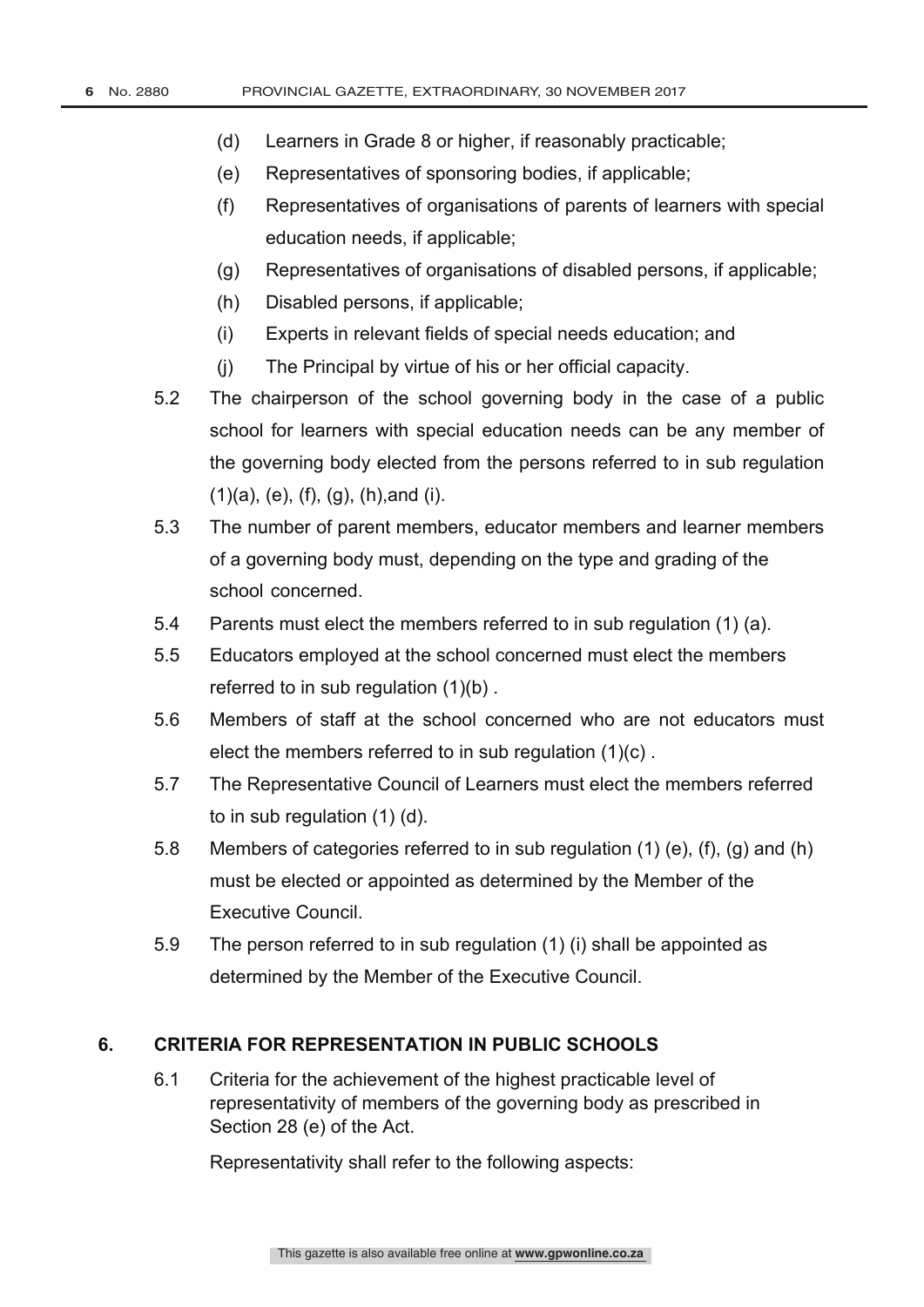- (a) Race;
- (b) Gender; and
- (c) Disability;
- 6.2 In the case of by-election and co-option, adults below the age 35 shall be taken into account if reasonably practicable, excluding the co-option of experts.
- 6.3 The school Governing Body shall discuss as part of its meetings and with parents the aspect of representativity in preparing for the tri annual School Governing Body Elections and by elections.
- 6.4 Nominations shall reflect the aspect of representativity where practical or possible.
- 6.5 Prior to the election of office-bearers the principal shall make the members of the governing body aware of their responsibilities.

#### **7. PROFILE OF A GOVERNING BODY**

- (a) The particulars of each member of a SGB must be recorded in the SGB Data Form and be captured in the SASAMS
- (b) The same SGB data must be updated when a by election occurred or during the election of office bearers annually.

#### **8. CO-OPTED MEMBERS**

- 8.1 A school governing body may at any time during its term of office co-opt two types of co-opted members with voting rights and non-voting rights to serve on the school governing body in the discharging of its functions.
- 8.2 Subject to regulation 30(4) members co-opted in terms of regulation 30 (5) shall have voting rights.
- 8.3 A school governing body of a public school which provides education to learners with special needs, shall, where practicably possible, co-opt a person or persons with expertise in the field of the relevant education needs of such learners as provided in terms of regulations 5.
- 8.4 A school governing body of a public school situated on private property may co-opt the owner of the property occupied by the school or the nominated representative of such owner.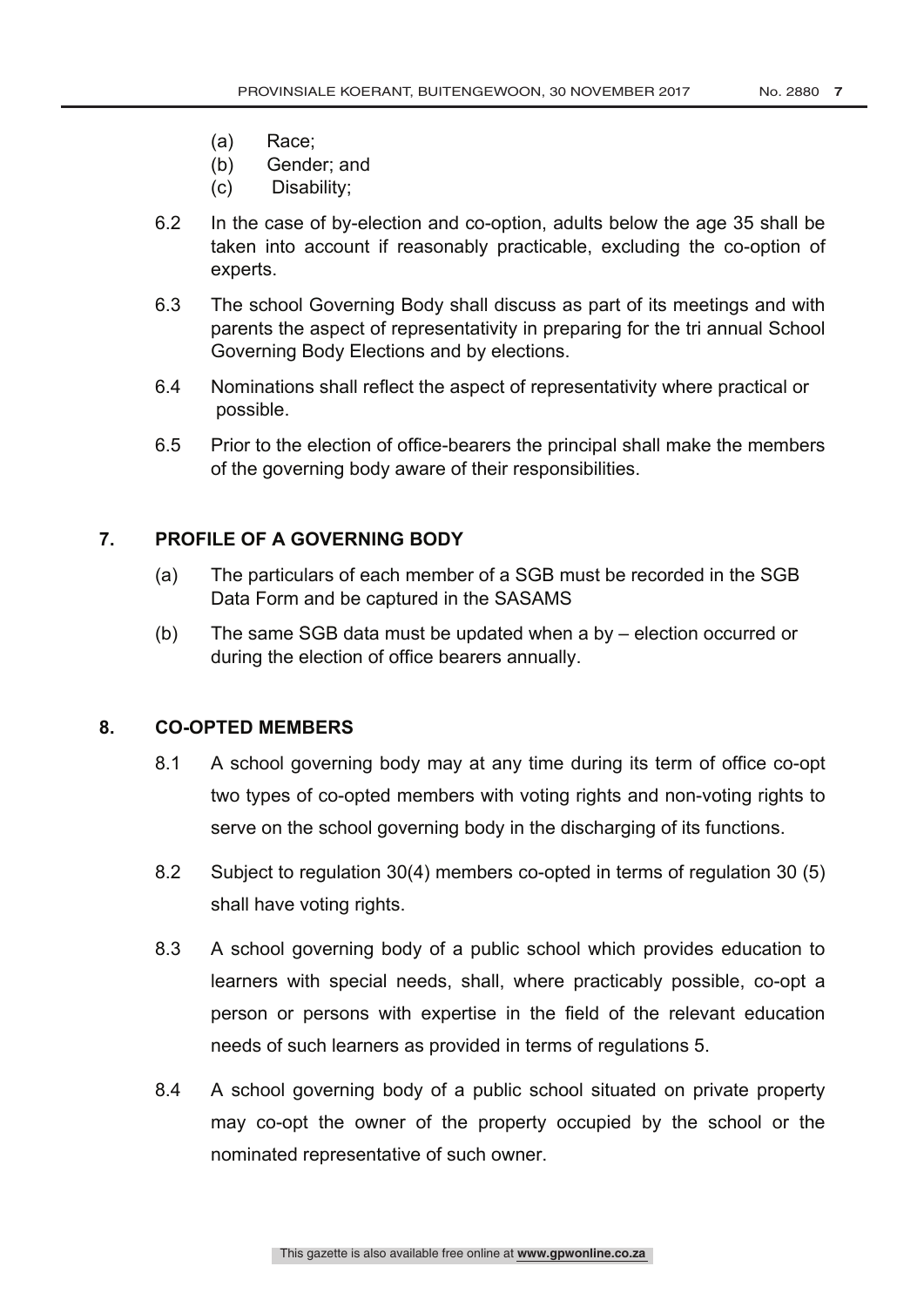8.5 If a governing body of a public school acts under sub-regulation (4), and there is more than one owner of the property on which the school is situated, such owners shall nominate one of their member, or a representative to represent them on the school governing body.

#### **9. TERM OF OFFICE OF MEMBERS AND OFFICE-BEARERS OF GOVERNING BODIES.**

- 9.1 The term of office of a member of a school governing school other than a learner shall be three years calculated from the date of elections.
- 9.2 The term of office of a learner member shall be one year.
- 9.3 A member or office-bearers of a school governing body may be re-elected or co-opted, as the case may be after the expiry of his or her term of office.
- 9.4 The term of office of an office bearer of school governing body may not exceed one year.

#### 10. **ELIGIBILITY**

- 10.1 A person shall be ineligible to be a member of a governing body if he or she;
	- (a) Is mentally ill and has been so declared by a competent court;
	- (b) Is an un-rehabilitated insolvent;
	- (c) Has been convicted of a offence and sentenced to imprisonment in a court of law in South Africa or in a foreign country, without the option of a fine for a period exceeding six months or has not yet served his or her full period of imprisonment;
	- (d) Has been listed in the register of people unsuitable to work with children in terms of the Criminal Law (Sexual Offenses and Related Matters) Amendment Act 32 of 2007;or
	- (e) Does not fall within one of the categories of members who make up a governing body;
	- (f) No longer falls within the category of members that he or she represented at the time of his /her election.
	- (g) Has been found guilty on an act of misconduct, in respect of his or her performance of governing body functions in terms of the Provincial Code of Conduct for members of Governing Bodies in public schools.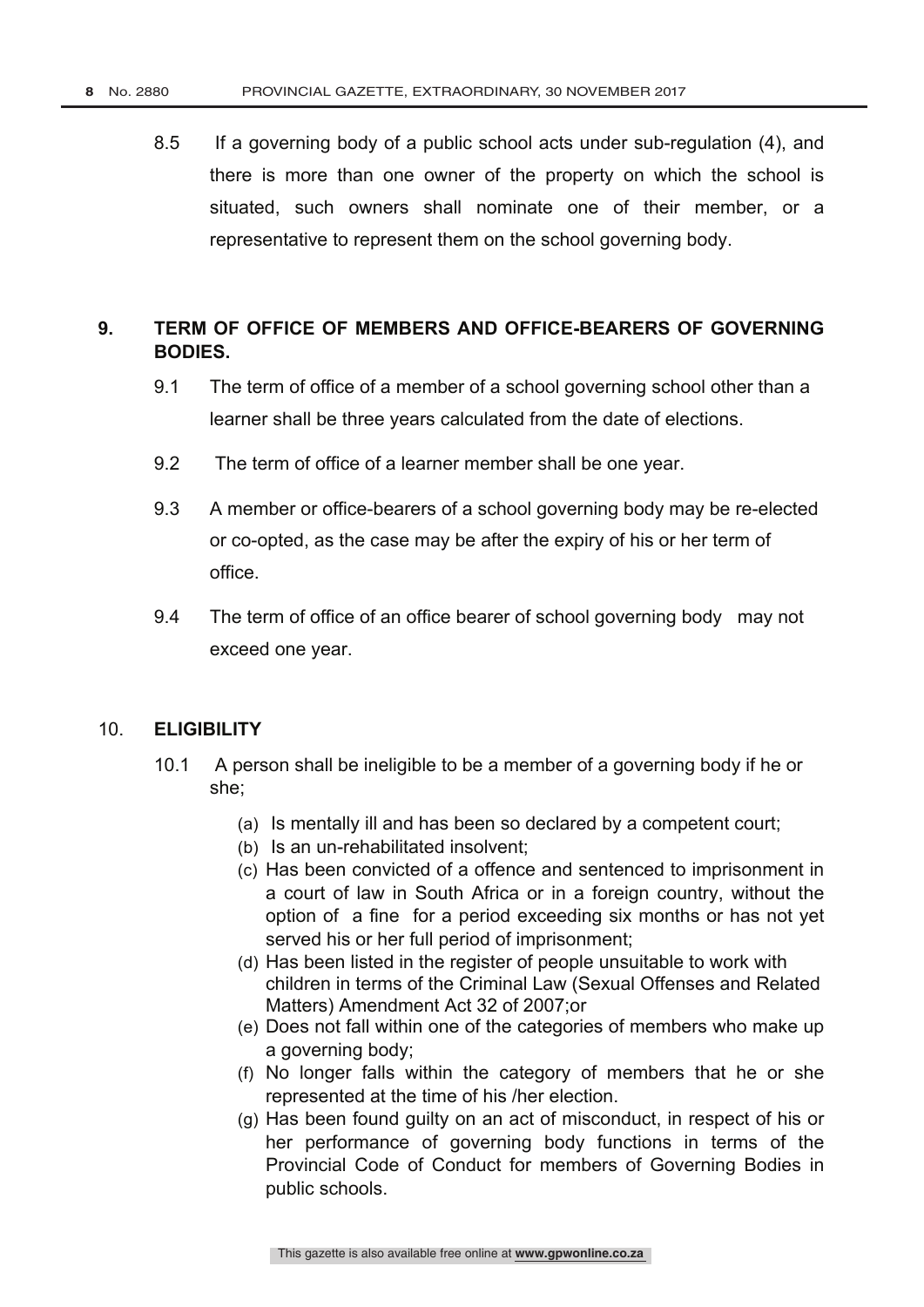- (h) Has had his/her membership terminated by the Head: Education in terms of SASA
- 10.2 If a person elected as a member of a governing body ceases to fall within the category for which they were nominated and elected, he or she shall cease to be a member of the governing body.
- 10.3 A parent who is employed at a school may not be elected as a parent member of a governing body at the school.
- 10.4 A principal of a school may not be elected as an educator member of a governing body at the school.
- 10.5 No learner may be elected to a governing body of an ordinary public school unless he or she is admitted to eighth grade or higher and he or she is an elected member of the representative council of learners at the school concerned.
- 10.6 In the case of learners with special education needs learners in the eighth grade or higher may be elected, only if it is reasonably practicable.
- 10.7 A parent shall be entitled to vote only for a parent member of the governing body and shall have one vote in respect of each parent candidate.
- 10.8 An educator employed at a public school shall be entitled to vote only for educator members and shall have only one vote in respect of each educator candidate.
- 10.9 A non-educator member of staff shall be entitled to vote only for noneducator members and shall have one vote in respect of each noneducator candidate.
- 10.10 Every member of the representative council of learners shall be entitled to vote only for a learner member, and shall have only one vote in respect of each learner candidate.
- 10.11 It is the responsibility of the person who alleges to have complied with the definition of a parent to inform the principal on the change of personal details.
- 10.12 The Provincial Election Coordinator, District Electoral Officer and School Electoral officer may not be nominated, elected or co-opted as members of any governing body of any school in the province.

#### **11. ELECTORAL CODE OF CONDUCT**

- 11.1 No registered candidate shall-
	- (a) use language or act in a way that may provoke;
	- (b) Interruption/violence during an election; or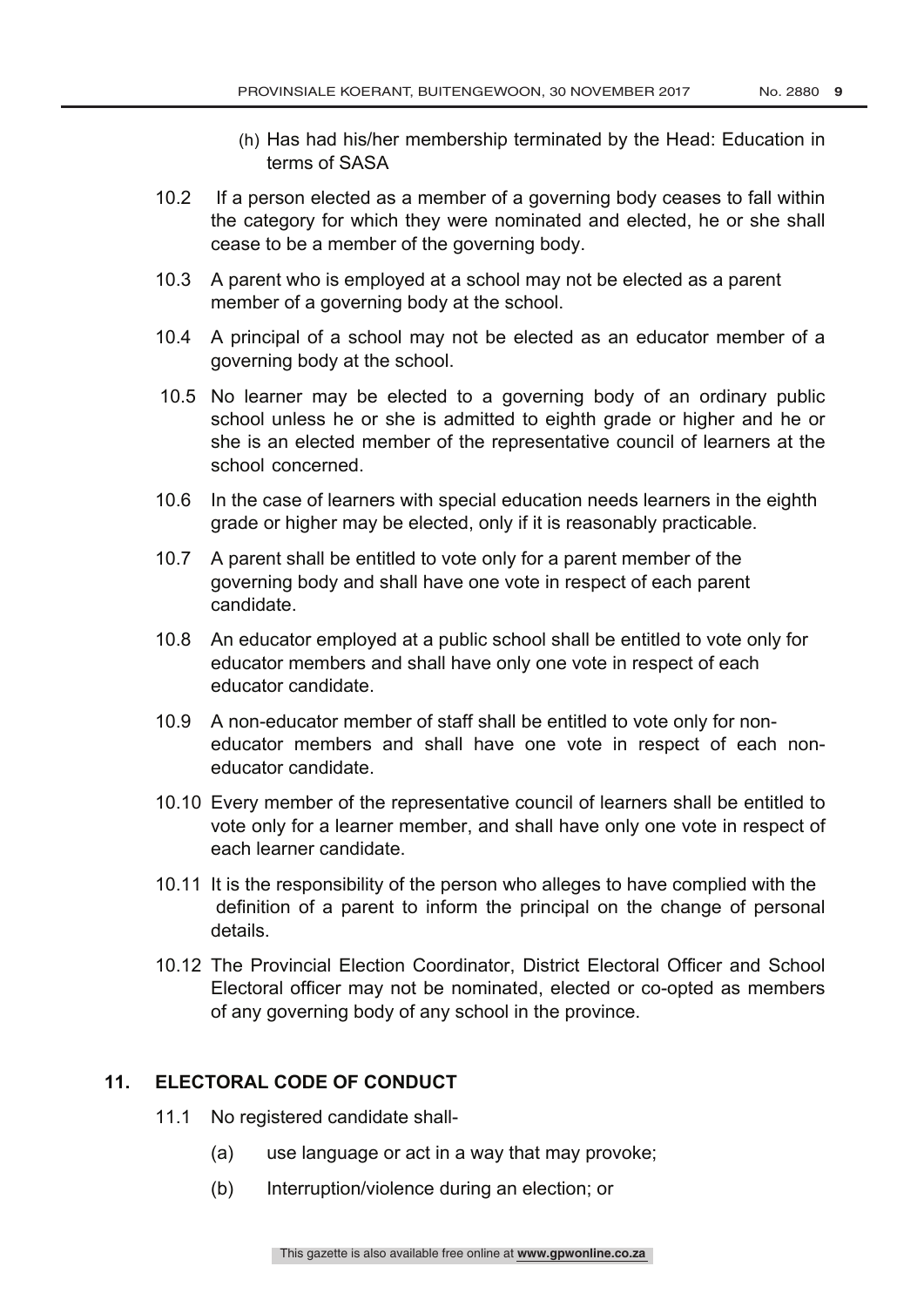- (c) the intimidation of candidates, or voters;
- (d) Discriminate on the grounds of race, ethnicity, sex, gender, class or religion in connection with an election:
- (e) Abuse a position of power, privilege or influence, including parental, or employment authority to influence the conduct or outcome of an election.
- 11.2 Undue influence;
	- (a) Subject to these regulations, no person may prevent anyone from exercising a right conferred by these regulations.
	- (b) No person, knowing that another person is not entitled to be registered as a parent/guardian, shall-
	- (i) Persuade that other person that other person is entitled to be registered as a parent/guardian; or
	- (ii) Represent to anyone else that other person is entitled to be registered as a parent/guardian;
- 11.3 No person, knowing that another person is entitled to vote, shall-
	- (a) Assist, compel or persuade that other person to vote; or
	- (b) Represent to anyone that the other person is entitled to vote.

#### **12. PROVINCIAL ELECTION COORDINATOR**

- 12.1 The Head of Education shall appoint an official of the department as the Provincial Election Coordinator.
- 12.2 The duties of the Provincial Election Coordinator are amongst others to:
	- (a) Monitor the nomination and election process in the province;
	- (b) Adapt the templates to suit provincial monitoring objectives;
	- (c) Support the District Electoral Officers;
	- (d) Liaise between the Head: Education and the districts;
	- (e) Appoint District Electoral Officers in consultation with the District Directors;
	- (f) Ensure that there is adequate advocacy concerning the election date;
	- (g) Ensure compliance with national guidelines and provincial procedures with regard to elections;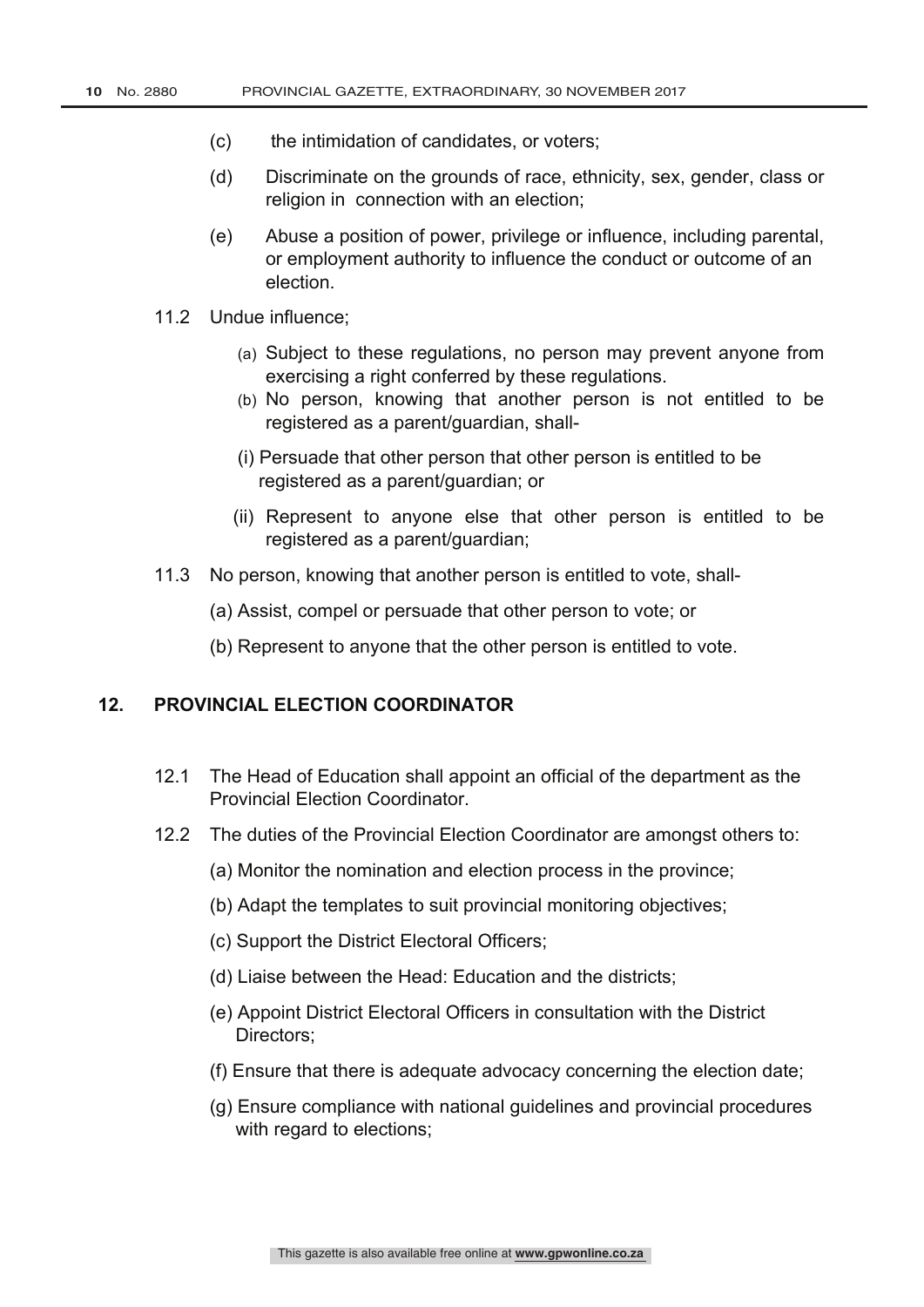- (h) Develop materials and procedures for the training of District and School Electoral Officers and teams, and ensuring that this training takes place as planned;
- (i) Adjudicate on all appeals resulting from the nomination and election process;
- (j) Monitor and evaluate the election process in the province;
- (k) Consolidate a database of SGBs (SASAMS) on taking office; and
- (l) Investigate and address any matter brought under his/her attention by a member of the public which are not in line with these regulations.

#### **13. ELECTORAL OFFICERS**

The shall be two (2) Electoral Officers namely District and School Electoral **Officer** 

#### **13.1 District Electoral Officer**

(13.1.1) The Provincial Election Coordinator shall, in consultation with the District Director, appoint a District Electoral Officer who shall be a senior district official of the district concerned.

#### **13.2 The District Electoral Officer shall:**

- (a) Capacitate school electoral officers to be able to manage the school election process;
- (b) Appoint a district electoral team;
- (c) Co-ordinate the election process in the district;
- (d) Advise the provincial electoral officer on any matter relating to the elections and shall ensure the implementation of these regulations in the district;
- (e) Compile a management plan to implement these regulations;
- (f) Designate school electoral officers for each school in the district and also ensure that each school has established a school electoral team;
- (g) Ensure that each electoral official working at a school in the district is adequately trained to support the elections;
- (h) Ensure that all school electoral officers receive the provincial election regulations and other documents in good time;
- (i) Ensure that election advocacy is conducted in the district in terms of a provincial plan;
- (j) Monitor the election process by visiting schools during elections;
- (k) Compile election dates for all schools in the district based on submissions from schools;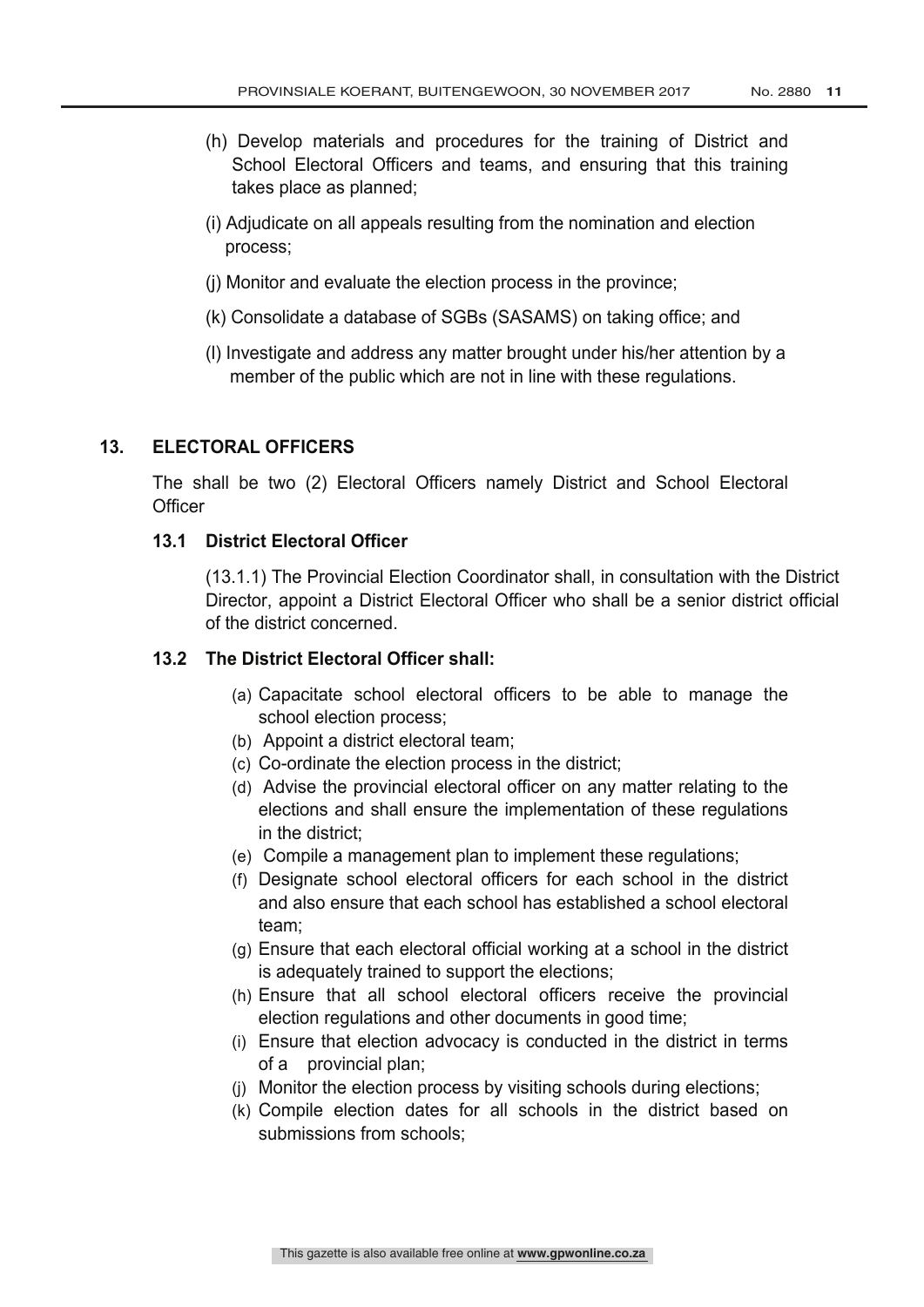- (l) Ensure that the School Electoral Officers have informed the district office in writing of the dates of the election and the names and contact numbers of the persons elected to SGBs;
- (m)Ensure that they receive the Data Forms for Ordinary Public Schools including Public Schools of Learners with Special Educational Needs from the School Principals;
- (n) Provide the Provincial Election coordinator with a composite SGB Data form, within seven (7) days of the final election date;
- (o) Compile a district report on the elections and submit it to the provincial electoral officer within 30 days of the final election date;
- (p) Prepare recognition letters of newly elected governing body members for the signature of the District Director and distribute to schools.

#### **13.3 COMPOSITION OF THE DISTRICT ELECTORAL TEAM:**

13.3.1 The District Electoral Team comprises of the following officials from:

- (a) Teacher Development and Governance;
- (b) Labour Relations;
- (c) Circuit Coordination;
- (d) Curriculum Management;
- (e) Inclusive Education and Curriculum Enrichment;
- (f) Communications.

#### **13.4 The District Election Team Shall:**

- (a) Assist the district electoral officer with all election duties;
- (b) Be responsible for an advocacy strategy to ensure that SGB elections are well advertised amongst all stakeholders in the district.

#### **14. SCHOOL ELECTORAL OFFICER AND PRINCIPAL**

- 14.1 The functions of the school electoral officer before the election meeting shall be to:
	- (a) Consult with the principal and prepare notices giving details to the date, time and venue of the election and nomination meeting.
- 14.2 The responsibilities and functions of the principal before the elections shall be to:
	- (a) Distribute notices of the elections of the following eligible voters: parents, educators, non-educators and learners not less than twenty one ( 21) days before the election date;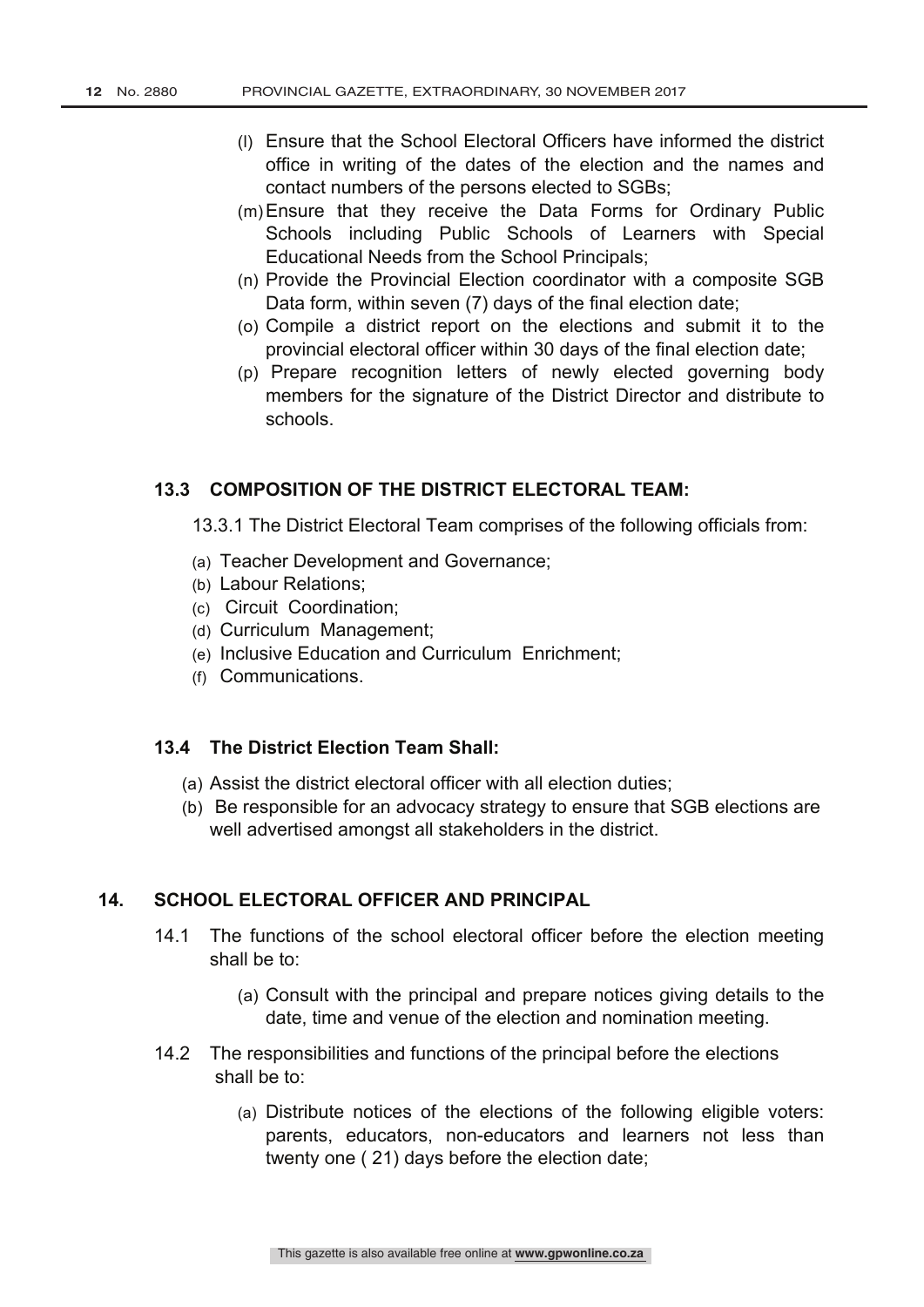- (b) Ensure that nomination forms are available during the nomination and election meeting;
- (c) Ensure that there is a suitable venue for the election meeting;
- (d) Prepare and sign off that an accurate voter rolls have been compiled;
- (e) Ensure that school election team is established, operational and supported by staff members;
- (f) Ensure that the school election team understands the procedures that are applicable, and that all the resources that will be needed for the elections are available.
- 14.3 During the election meeting the school electoral officer shall:
	- (a) Explain the procedure for nomination and elections to the voters;
	- (b) Draw the attention of the voters to the provisions of the Act and of these regulations;
	- (c) Manage the election process;
	- (d) Intervene and resolve any disputes on the day of election;
	- (e) Submit election results, voters roll and SGB data to the district officer within five (5) days after the elections have concluded

#### **15. COMPOSITION OF THE SCHOOL ELECTION TEAM**

- 15.1 The school election team shall consist of:
	- (a) The deputy principal of the school or a person delegated by the principal;
	- (b) The admin clerk to assist with administrative duties including the compiling of the voters roll;
	- (c) Number of educators determined by the principal.
- 15.2 Duties of the school election team
	- (a) Assist the principal and school electoral officer with all their duties;
	- (b) Be responsible for an advocacy strategy to ensure that SGB elections are well advertised amongst all stakeholders;
	- (c) Assist with the attendance register and minutes of the nomination and election meeting.

#### **16. MONITORING OF ELECTIONS**

- 16.1 The Provincial Election Coordinator/District Electoral Officer shall appoint any number of persons to monitor all the SGB elections. Such a person/s shall:
	- (a) Have access to any proceeding relevant to the elections as far as reasonably possible;
	- (b) Not interfere with any process relating to the elections;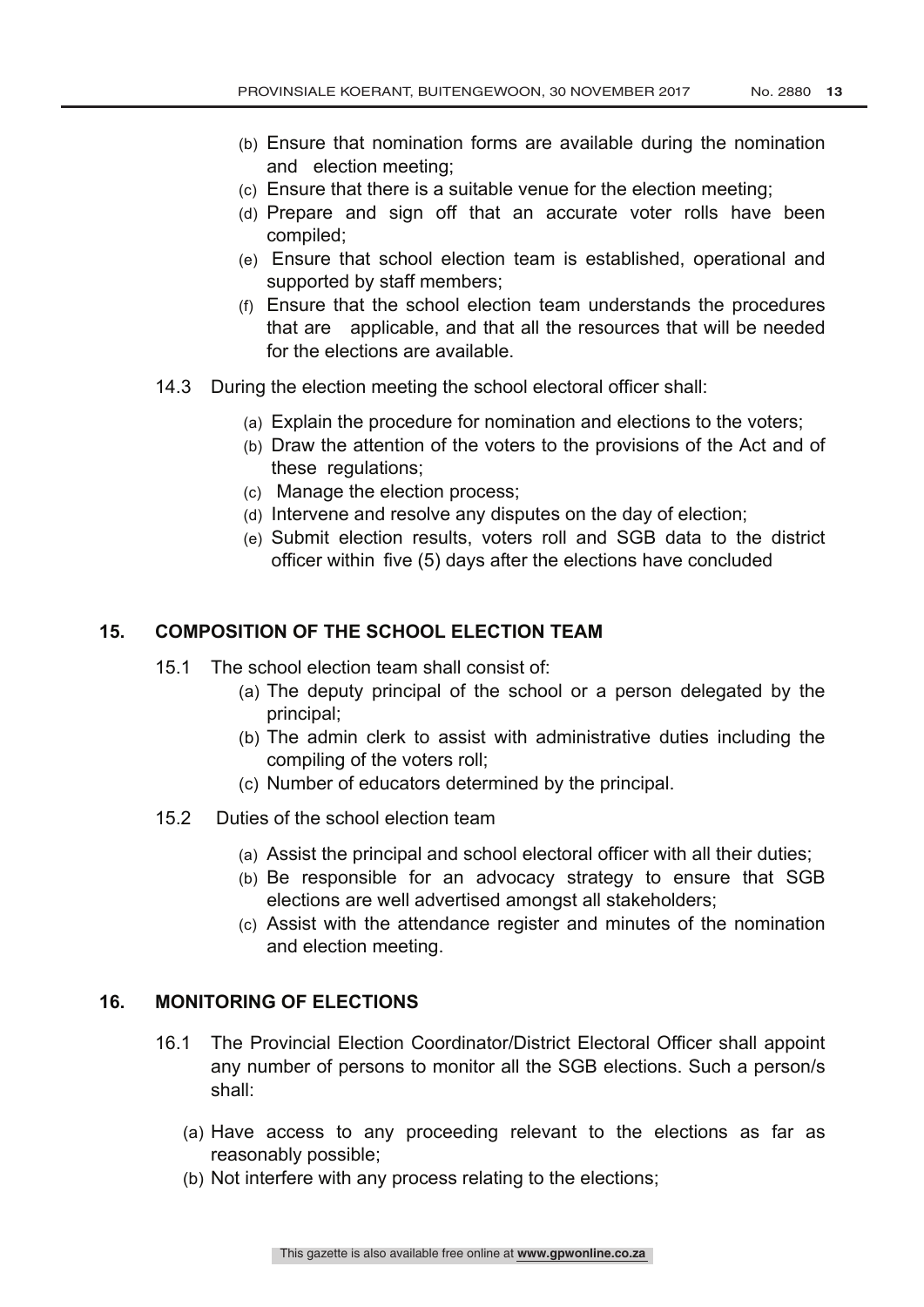(c) Compile a written report of his/her observations and submit it to the provincial electoral officer/district electoral officer within seven (7) days of the conclusion of the elections.

#### **17. THE REGISTRATION OF VOTERS**

- 17.1 A voter's roll for each of the categories must be available containing the names of all eligible parents, educators, members of staff and the learners;
	- (a) It is the responsibility of the principal to ensure that parents and learners update their particulars when there are changes to their details. All updates and changes to the Admission Book must be verified and approved by the school principal on a monthly basis prior to the completion of the voters roll being sent to the Circuit Office;
	- (b) The voters' roll for educators must consist of all educators employed at the school (Grade R to 12) including the SGB posts;
	- (c) The voter's roll for non-educators must consist of all non-educators employed at the school including the SGB posts;
	- (d) The voters' roll for learners must consist of all registered learners in grade eight (8) or higher at the school;
- 17.2 The principal must issue a seven (7) day notice inviting parents to verify their details on the voters roll. The verification and updating process must be completed fourteen (14) days prior to the date of the nomination and the election meeting.
- 17.3 Parents who fail to verify and update their details on the school admission register during the verification period will not be eligible to participate in the school's nomination and election meeting.
- 17.4 The details of the final verified and updated voters roll must be recorded and signed off by both the principal and school electoral officer as a true record of all registered parents, the voters roll shall close  $24h - 48h$  hours before the voting day
- 17.5 All nominations, seconders and nominees must be people who are listed on the voters' roll.

#### **18. FRANCHISE**

- (a) Every parent of a learner officially enrolled at a school is entitled to vote for parent members of the governing body and has one vote in respect of each nominee with a maximum number of votes equal to the number of parent members to be elected.
- (b) Every educator, including the principal, employed at a school is entitled to vote for educator members and has one vote in respect of each nominee with a maximum number of votes equal to the number of educator members to be elected.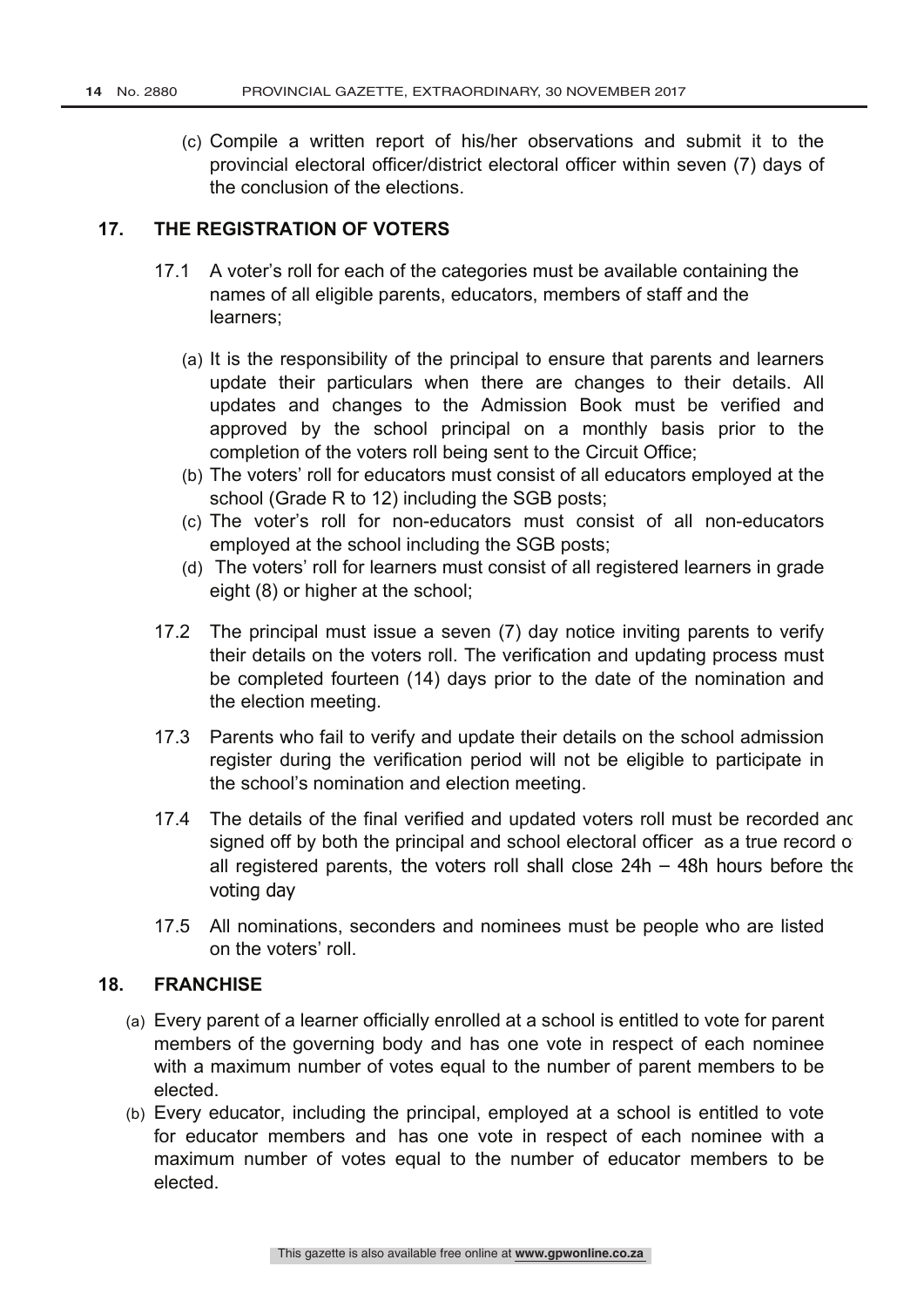- (c) Every member of a RCL is entitled to vote for learner members and has one vote in respect of each nominee with a maximum number of votes equal to the number of learner members to be elected.
- (d) Every member of staff is entitled to vote for a member of staff and has one vote. If the school has only one member of staff, that member is automatically elected.
- (e) Proxy votes are not allowed.

#### **19. QUORUM**

- 19.1 A quorum of 15 % of the total number of parents on the voters roll required for the nomination and election meeting to proceed.
- 19.2 If the quorum is not met at the first election meeting the election must be rescheduled not less than 7 or more than 14 days in which event the procedure in regulation 23 shall be repeated.
- 19.3 Candidates nominated prior to the rescheduling of the nomination and election meeting will remain nominated for election at the rescheduled meeting but further nomination may still be lodged and accepted.
- 19.4 Notice of the second election meeting should clearly state that no quorum is required for that meeting.

#### **20. NOMINATION AND ELECTION MEETING OF EDUCATOR MEMBERS**

- 20.1 The School Electoral Officer will decide on a date, time and place for the nomination and election meeting for educator members. This meeting must be held at least 24 hours before the election of the parent member component.
- 20.2 The Principal must give the School Electoral Officer a list of all educators at the school. This will serve as the voters' roll.
- 20.3 The School Electoral Officer must ensure that each educator at the school receives a copy of the notice of the nomination meeting at least 14 days before the date of the meeting.
- 20.4 An educator can only be nominated and seconded by another educator employed at the school.
- 20.5 The completed nomination forms must be lodged with the School Electoral Officer not more than seven days and not less than 24 hours prior to the commencement of the nomination meeting.
- 20.6 Educators nominated at the meeting will need another educator present to second the nomination, and the nomination form will have to be properly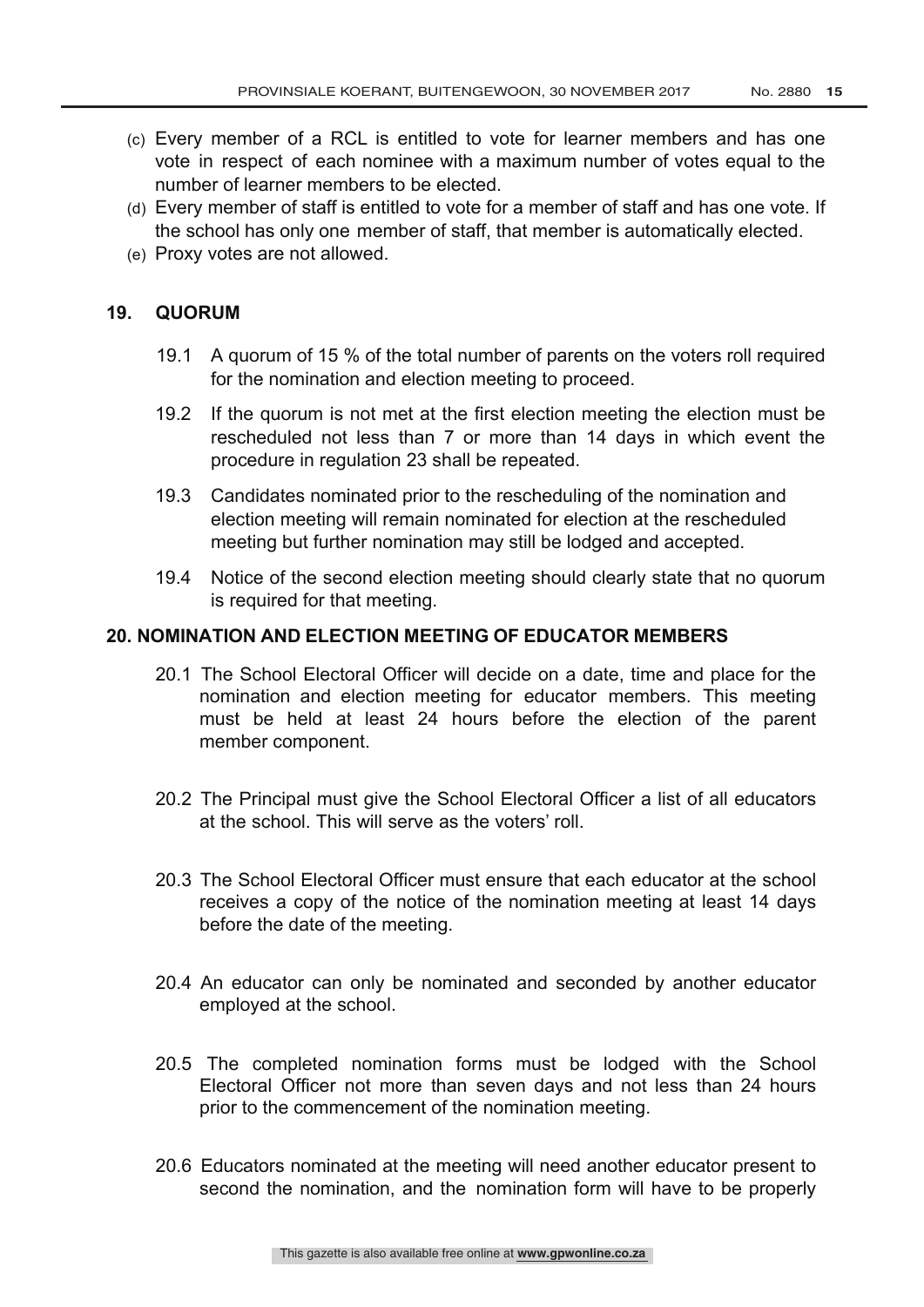completed and handed in to the School Electoral Officer within the time that the Electoral Officer allows for this purpose.

- 20.7 If the total number of valid nominations is equal to the required number of educator members, those nominated are declared to be duly elected, and the School Electoral Officer must sign a declaration indicating that members were not elected by secret ballot, and that he or she allowed sufficient opportunity for further nominations.
- 20.8 If nominations are less than the number required for the educator component of the governing body, the School Electoral Officer must convene another meeting before the parent members' election meeting.
- 20.9 If the nominations are more than the required number of educators, elections must be conducted by secret ballot.

#### **21. NOMINATION AND ELECTION MEETING OF A MEMBER OF STAFF**

- 21.1 The procedure for the election of the member of staff to the governing body is as follows:
	- (a) The procedure as set out for the nomination and election of the educator component applies, with the necessary changes, to this category of the governing body;
	- (b) In cases where there is no member of staff at the school, the position will be left unfilled;
	- (c) Where there is one member of staff, that person is regarded as duly elected to the governing body;
	- (d) If the nominations are more than the required number of member of staff, elections must be conducted by secret ballot.

#### **22. NOMINATION AND ELECTION OF LEARNER MEMBERS**

- 22.1 The Representative Council of Learners (RCL) shall elect from its ranks learners who shall be members of the school governing body.
- 22.2 The procedure for the nomination and election of learner members shall be the same as prescribed for educator members in the regulations.
- 22.3 The number of learners elected to the governing body should be in line with the formulae for the calculation of members of the governing body as per category indicated in Schedule A.
- 22.4 The learners must be made aware of section 32 of the Act, which outlines the status of minors on the school governing body.
- 22.5 If the nominations are more than the required number of learner members, elections are conducted by secret ballot.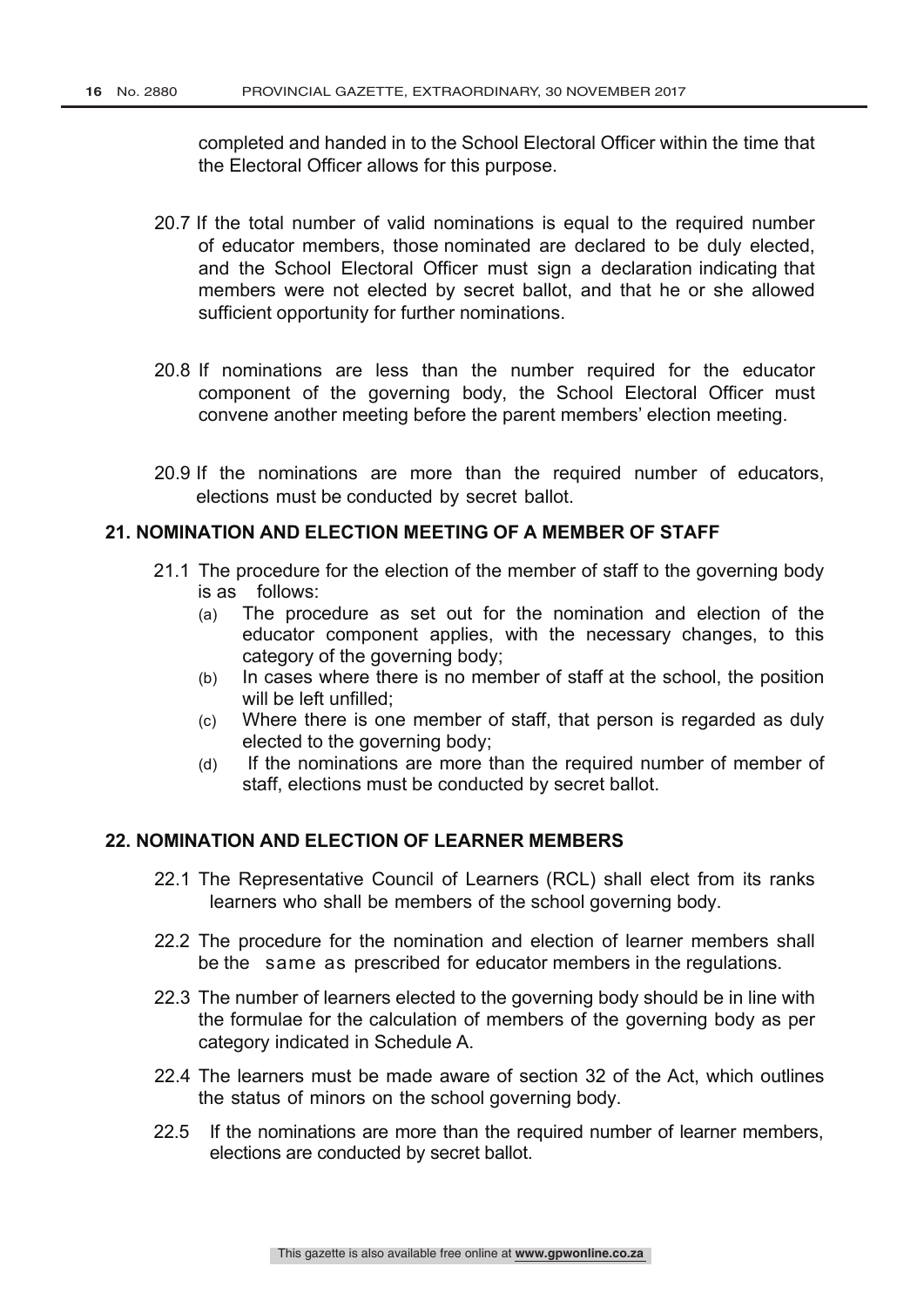#### **23. NOMINATION OF PARENT MEMBERS**

- 23.1 A parent must be nominated and seconded only by a parent of a learner of the school concerned, by –
	- (a) Lodging with the school electoral officer, not more than seven days and not less than 24 hours prior to the commencement of the nomination meeting, a nomination form duly completed by the proposer, seconder and nominee; or
	- (b) Nominating a parent who must be proposed and seconded on the nomination form completed by the proposer during the nomination part of the meeting.
	- (c) Ensuring that the nominee must meet the requirements of regulation 10 and append his/her signature.
- 23.2 The school electoral officer must determine the time to be allowed for the nominations at the commencement of the nomination meeting, and must inform the meeting thereof.
- 23.3 After expiry of the time for nomination referred to in regulations 24 (2), the electoral officer must -
	- (a) consider the nominations and reject the nomination of any nominee who  $-$ 
		- (i) Has not been nominated in accordance with sub-regulations (1)
		- (ii) is not eligible to serve on the SGB; or
		- (iii) In the case of a nomination referred to in sub-regulations  $(1)(b)$ , has not completed the said nomination form, unless written proof to the satisfaction of the electoral officer of the school is submitted before the expiry of the time referred to in subregulations (2), that such nominee will be willing to serve as a member of the governing body and meets the eligibility requirements;
		- (iv) Announce the names of the nominees whose nominations have been accepted.
- 23.4 If the total number of nominees whose nominations have been accepted
	- (a) Is less than the number of members required in respect of the category concerned, a new meeting at which new nominees must be nominated shall be convened not less than seven (7) or more than fourteen (14) days;
	- (b) Is equal to the number of members required in respect of the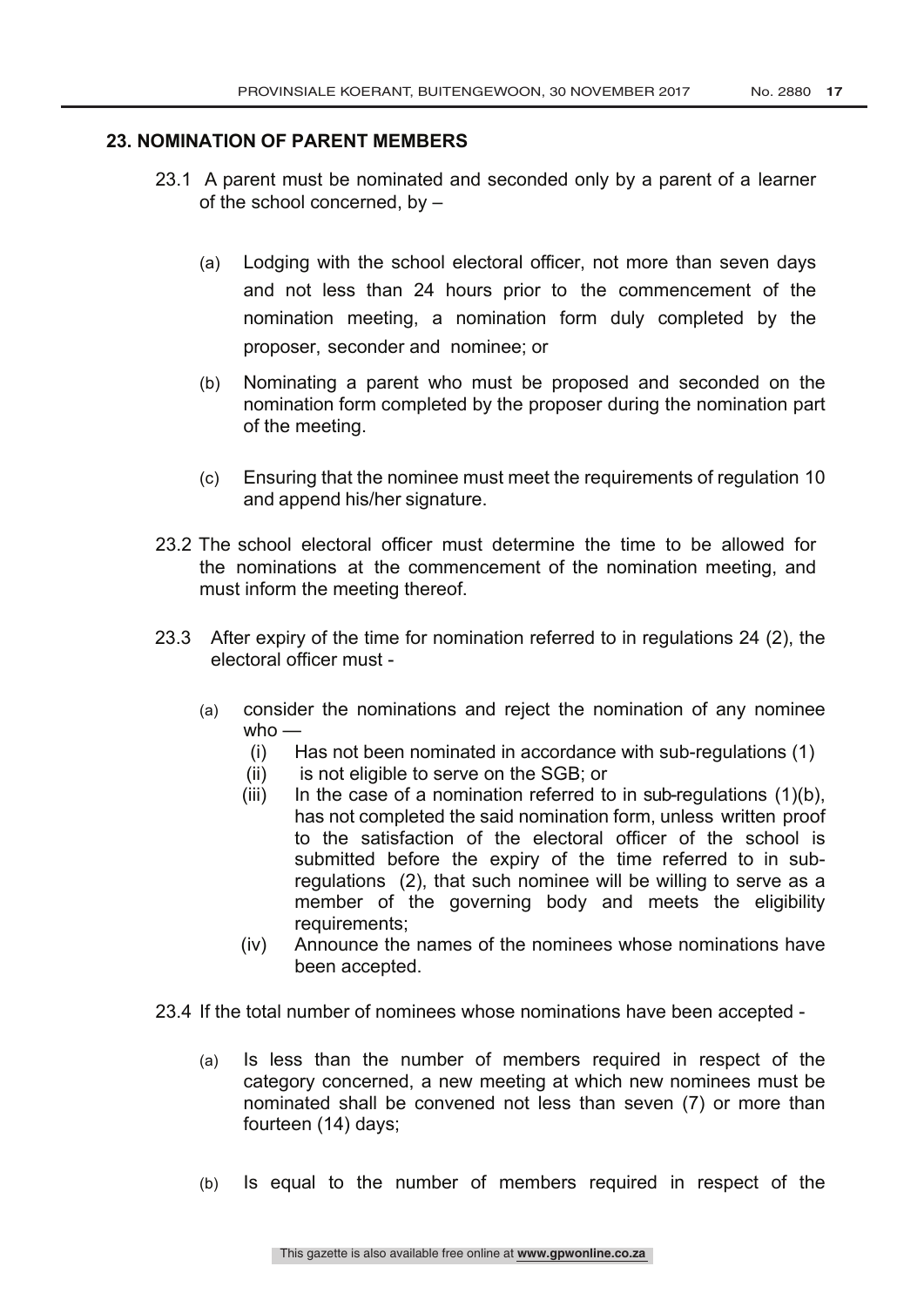category concerned, the electoral officer must declare every accepted nominee to be an elected member of the governing body; or

(c) Is more than the number of members required in respect of the category concerned, an election must be held in accordance with regulations 24(7).

#### **24. ELECTION OF PARENT MEMBERS**

- 24.1 The election of the parent component of the governing body shall be conducted after the election of the other components.
- 24.2 The election meeting must be held on the date and at the time and place as determined by the school electoral officer.
- 24.3 The School Electoral Officer must explain the proceedings to be followed and must stipulate that every nominee will have the opportunity to briefly state at least:
	- (a) His or her name;
	- (b) The names and grades of his or her children in the school;
	- (c) Occupation and experience or skills; and
	- (d) Vision for the school.
- 24.4 Before the ballot papers are distributed, the School Electoral Officer must:
	- (a) Ensure that every ballot paper has the school stamp on it, or some other distinguishing feature which prevents the ballot papers from being tampered with; and
	- (b) Explain the voting process, the minimum and maximum number of nominees to be voted for, as well as how to record the voting either by using numbers or by writing names or both.
- 24.5 The ballot paper must indicate the names of all accepted nominees in alphabetical order based on their surnames. Each name must have a number corresponding to a number on the ballot paper.
- 24.6 If the total number of valid nominations is equal to the required number of parent members, those nominated are declared to be duly elected, and the School Electoral Officer must sign a declaration indicating that members were not elected by secret ballot, and that he or she allowed sufficient opportunity for more nominations
- 24.7 A person with a right to vote must record his or her vote on the ballot paper in secrecy and deposit the folded ballot paper in a box or other closed container provided for the purpose.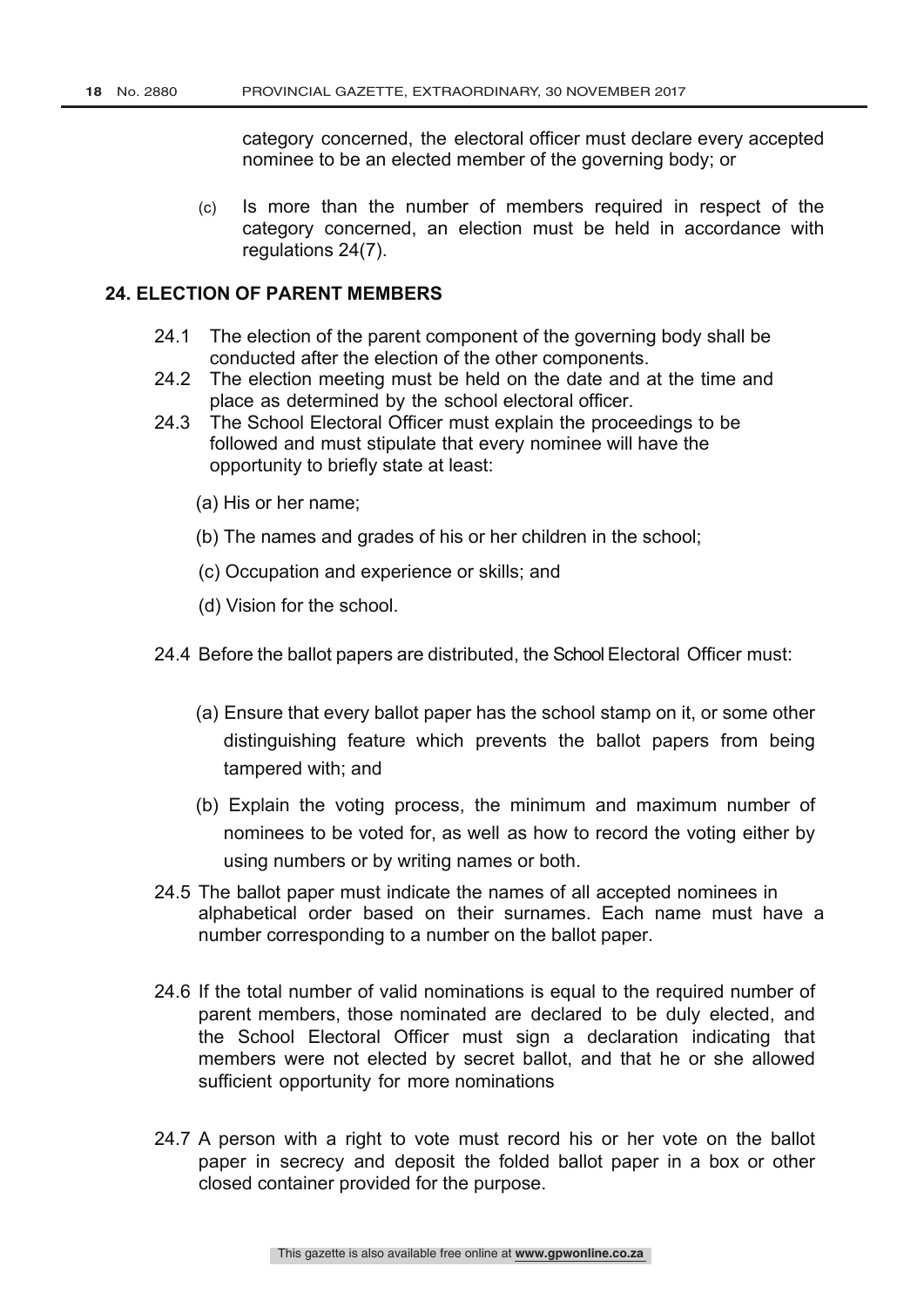- 24.8 An illiterate person or a person not able to vote because of a physical disability may, at his or her own request, be assisted by the School Electoral Officer and a witness identified by the person.
- 24.9 The School Electoral Officer must reject a ballot paper:
	- (a) Which is without the school stamp or distinguishing feature as contemplated in regulation 24 (4)(a);
	- (b) With more votes recorded than the number of members to be elected; and
	- (c) Which is completed in such a way that it is uncertain as to which nominee or nominees a vote was recorded for.
- 24.10 After the rejection of any spoilt ballot papers, the School Electoral Officer must:
	- (a) Count the votes in the presence of nominees who wish to be present;
	- (b) Announce to the election meeting the name of each nominee and the number of votes cast for each;
	- (c) Complete the counted ballot papers form in order of the most votes to the least votes; and
	- (d) Declare who has been duly elected. The person with the most votes is named or listed first and the one with least votes is named or listed last.
- 24.11 Where the number of votes recorded for two or more nominees is equal and it affects the result of the poll, the School Electoral Officer must ascertain the result with regard to the said nominees by drawing lots or by using some other method that allows for a random selection between the tied nominees. This must be done openly and by agreement of the nominees.

#### **25. DEVIATION FROM A SINGLE ELECTION MEETING**

25.1 Schools must apply to the Head: Education for permission to deviate from the single election meeting. After permission has been granted in writing, the school must communicate such to the School Electoral Officer before notices are sent out to parents.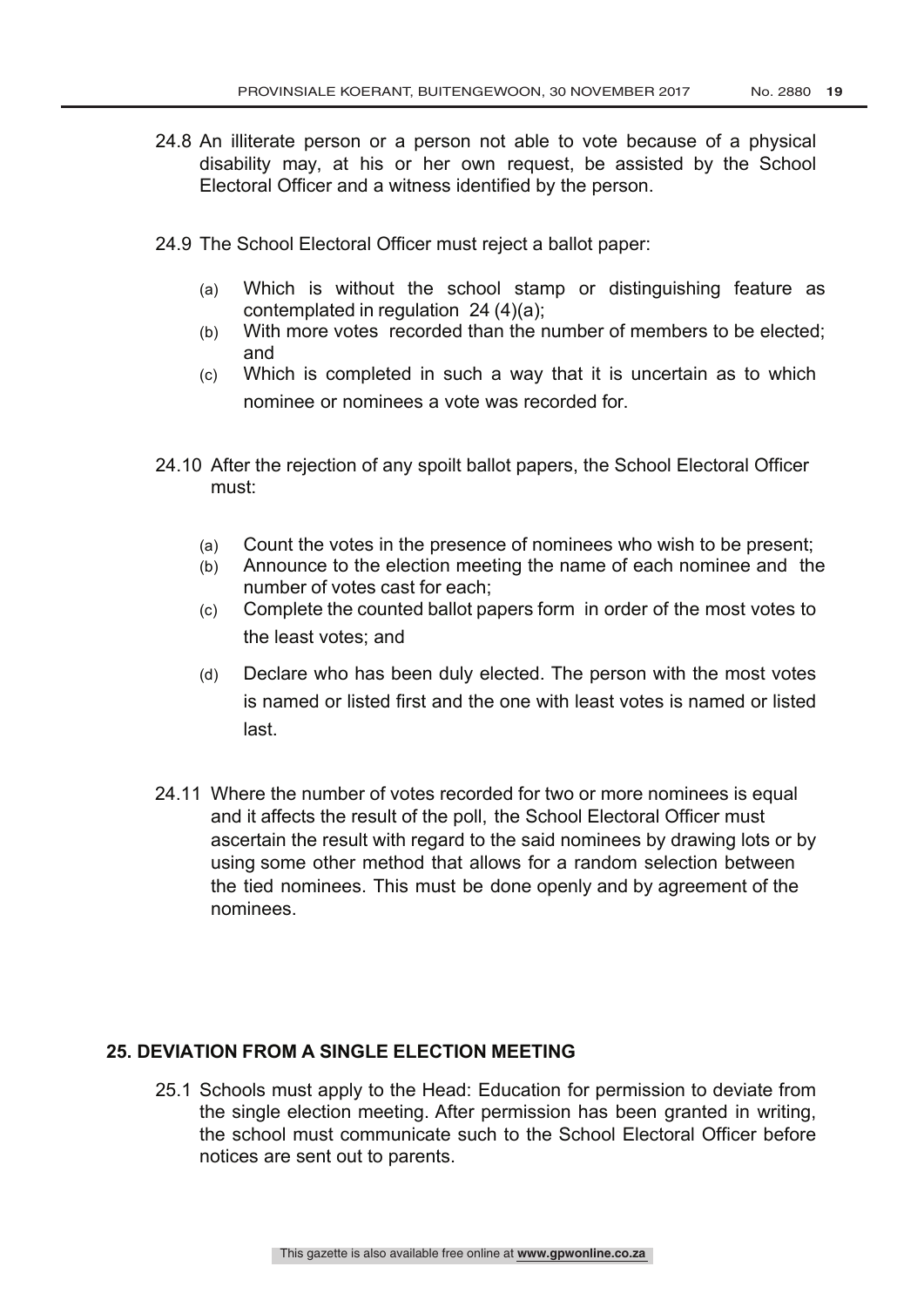- 25.2 The Head of Education amongst other matters will consider such an application if he or she is satisfied that:
	- (a) The deviation will promote the best interests of the school community and the school and will allow for maximum participation of voters in the voting process;
	- (b) The deviation will not discriminate unfairly against any potential voter or group of voters;
	- (c) Sufficient provision is made for the nomination process.
- 25.3 If it is decided that the school deviates from the single election meeting a quorum of 15% of voters is needed for the counting of votes to proceed.
- 25.4 If less than 15% voted, then the electoral officer must determine a new date for the voting and at this voting process no quorum is required.

#### **26. ORDER OF ELECTIONS**

26.1 The election of the parent component of the governing body shall be held after the nominations and elections of the educator, non-educator and learner members of the governing body.

#### **27. CASTING OF VOTES**

27.1 Prohibited conduct at voting station:

No candidate within the boundaries of a voting station may attempt induce, influence or persuade a person to vote or not to vote.

- 27.2 The election shall be held on the date, time and place indicated in the notice of the nomination meeting.
- 27.3 The school electoral officer shall explain the procedure that will be followed in the meeting and must at least stipulate that every nominated candidate will have the opportunity to state verbally in the meeting;
	- (a) His or her name;
	- (b) The names and grades of his or her children in the school;
	- (c) Occupation and experience or skills; and
	- (d) His or her vision of the governance of the school, for parents to make an informed decision during the election process.
	- 27.4 The election shall be conducted by secret ballot.
	- 27.5 Ballot papers issued should not be taken outside the voting station.
	- 27.6 Before the ballot papers are distributed, the school electoral officer must ensure that every ballot paper has the school stamp on it, or some other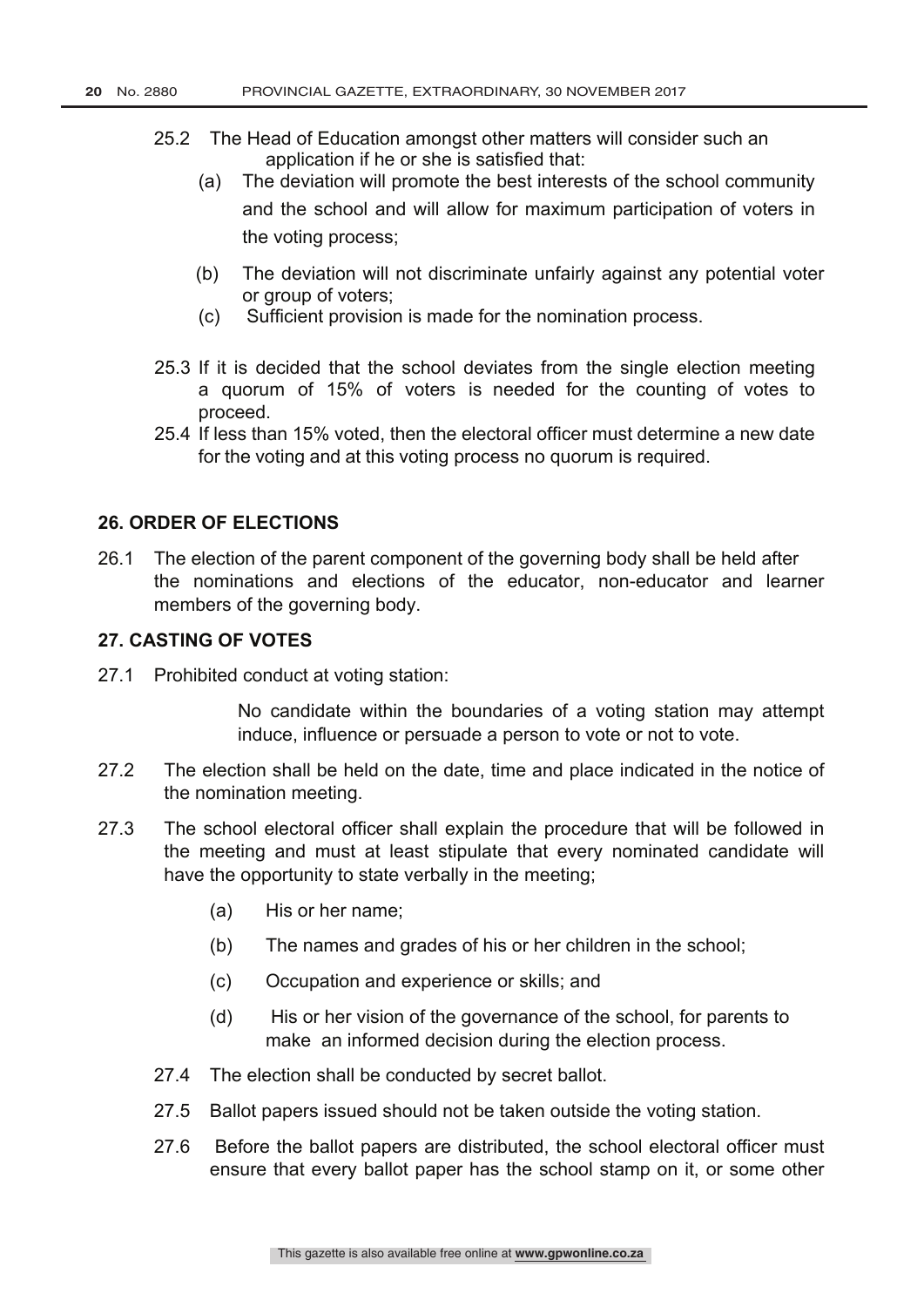distinguishing feature that prevents the ballot papers from being tampered with.

- 27.7 The school electoral officer must explain the voting process, the minimum and maximum number of candidates to be voted for as well as how to record the vote.
- 27.8 Before the election meeting the school electoral officer shall;
	- (a) Prepare papers with numbers on them and making sure that once nominated each nominee is assigned a number corresponding to the number on the ballot paper; or
	- (b) Prepare papers with names of all nominees on them in alphabetical order based on surnames; or
	- (c) Distribute blank ballot papers wherein voters shall list the names or numbers of their chose candidates in order of preference.
- 27.9 Deposit the folded ballot paper in a box or other closed container provided for the purpose.
- 27.10 An illiterate voter or a voter who suffers from physical impaired may, at their own request, be assisted by the school electoral officer or member of the electoral team in presence of a witness identified by the voter.
- 27.11 The school electoral officer shall reject any spoiled paper before counting the votes recorded for every candidate if;
	- (a) The ballot paper on which the official mark or stamp does not appear;
	- (b) Ballot papers on which more votes are recognised than the number of members to be elected;
	- (c) A vote which is completed in such a way that it is, in the opinion of the electoral officer, uncertain for which candidate or candidates a vote was recorded for.
- 27.12 After the rejection of spoilt papers, the school electoral officer must;
	- (a) Count the votes in the presence of every candidate who wishes to be present
	- (b) Announce to the whole meeting the name of each candidate and the number of votes cast for; each
	- 27.13 The school electoral officer must announce the candidates who have been elected, in the descending order of the number of votes obtained.
	- 27.14 Where there is a tie the number of votes obtained by two or more candidates and this affects the result of the election, the school electoral officer draws lots to ascertain a result or use other method that allows for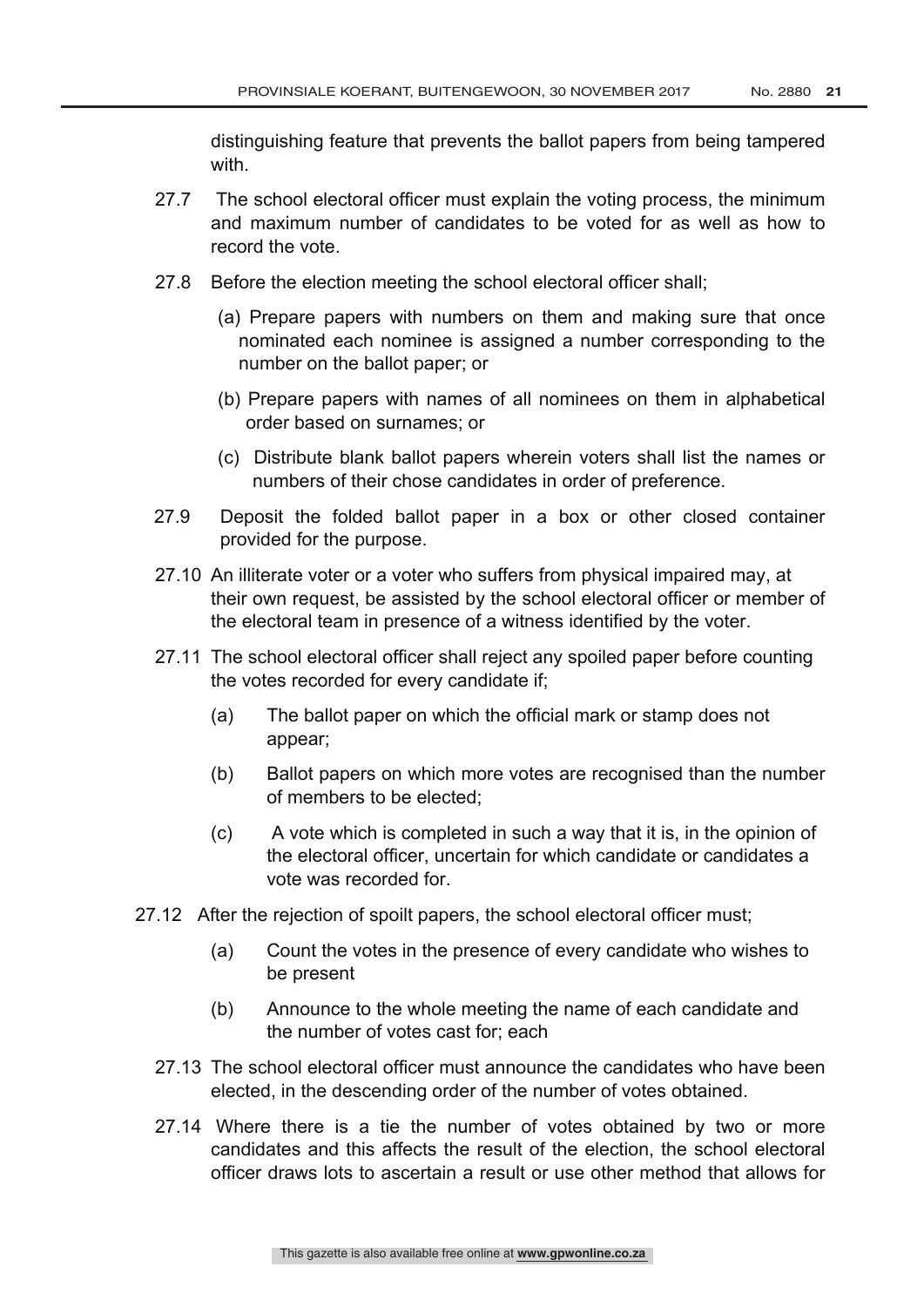a random selection between the tied nominees. This must be done openly and by agreement of the nominees.

- 27.15 The school electoral officer shall decide all matters relating to the nominations and elections.
- 27.16 The school electoral officer shall complete an election declaration form after the parents' election and submit to the district electoral officer.

#### **28. DISPUTE RESOLUTION**

- 28.1 The School Electoral officer shall decide all matters concerned with the nomination and election of nominees in terms of all the categories.
- 28.2 All disputes should be reported to the School Electoral Officer during the process of the elections.
- 28.3 The School Electoral Officer shall resolve all disputes in order to declare elections undisputed. His or her decision during the election is final.
- 28.4 If the School Electoral Officer is unable to resolve the dispute, the election should be completed and the dispute can then be referred to the District Electoral officer within seven (7) days after the Election Day. The District Electoral officer shall inform the complainant in writing of his/her decision and the reasons therefore within fourteen (14) days of receipt of the complaint.
- 28.5 In the event that knowledge of any alleged irregularity only became available after completion of the election process, a dispute can be referred to the District Electoral officer.
- 28.6 An appeal can be lodged with the MEC within seven (7) days, should the complainant not be satisfied with the decision taken by the District Electoral officer.
- 28.7 The MEC must inform the complainant in writing of his or her decision and the reasons therefore within thirty (30) days of receipt of the appeal.

#### **29. ELECTION AND TERM OF OFFICE-BEARERS**

- 29.1 The principal shall convene the first meeting of the governing body within fourteen (14) days after he or she has been notified in writing of the names and addresses of all the members of the governing body.
- 29.2 Prior to the election of office-bearers the principal shall make the members of the governing body aware of their responsibilities and the need to ensure that office-bearers are as representative of gender and racial diversity of the school as possible.
- 29.3 At the first meeting of the governing body such body must, from amongst its members, elect office-bearers, who must include at least a chairperson, a treasurer and a secretary. The Principal shall preside at the election of the Chair of the School Governing Body who shall then officially preside over the meeting.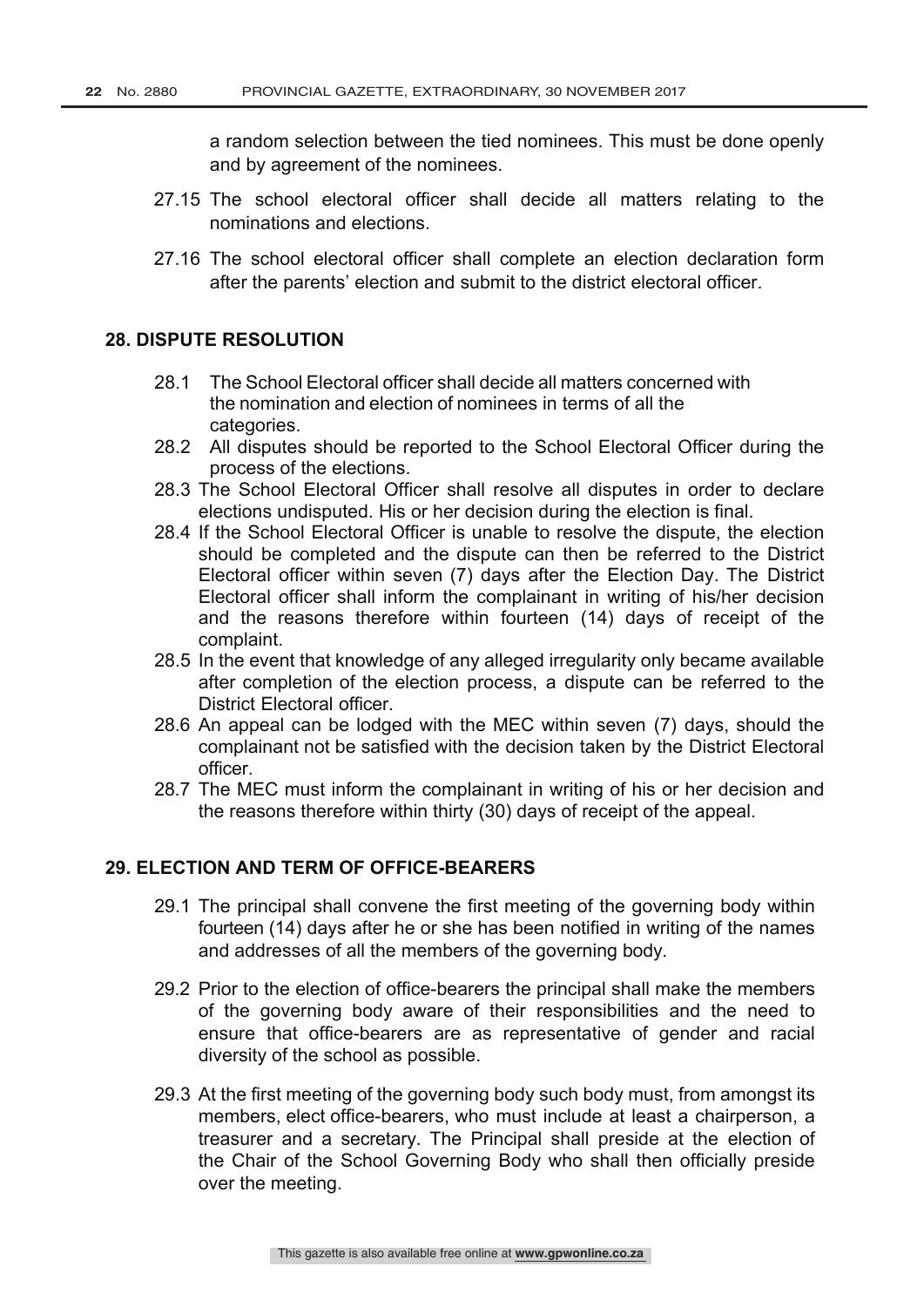- 29.4 shall remain in office for one year from the date of their election.
- 29.5 An office bearer of a governing body may be re-elected or co-opted after the expiry of his or her term of office.
- 29.6 If for any reason the office of an office-bearer becomes vacant, the governing body shall, at the first meeting after that vacancy has occurred, elect one of its members to fill that vacancy for the unexpired period of office of his or her predecessor.
- 29.7 The principal shall, after a meeting at which any office-bearer has been elected notify the Head of Education forthwith in writing of the date of the meeting and of the name, address and office of the person elected.

#### **30. BY-ELECTIONS DUE TO VACANCIES IN THE GOVERNING BODY**

- 30.1 The chairperson of the governing body in consultation with the principal must inform the District Director of any vacancies and arrangements for a by-election.
- 30.2 A school electoral officer must be appointed for each by-election.
- 30.3 A by-election must be held whenever:-
	- (a) The number of parent members of a governing body falls to a number equal to or less than the total of the other members of the governing body;
	- (b) T he number of members who, at the constitution of a governing body, were elected, or declared elected, falls to a number equal to or less than the quorum referred to in the constitution of a fully constituted governing body; or
	- (c) A member of the category of members of a governing body referred to in section 23 or 24 of the Act is no longer represented on a governing body.
- 30.4 A vacancy shall occur in a governing body if a member
	- (a) Resigns;
	- (b) Dies;
	- (c) Becomes disqualified as contemplated in regulation 10.
	- (d) Absents himself or herself from two or more consecutive meetings of the governing body without the authorization of the governing body to do so;
	- (e) Is removed from office in accordance with provisions contained in a code of conduct contemplated in section 18A of the Act; or
	- (f) No longer had falls within the category of members had that he or she represented at the time of the election.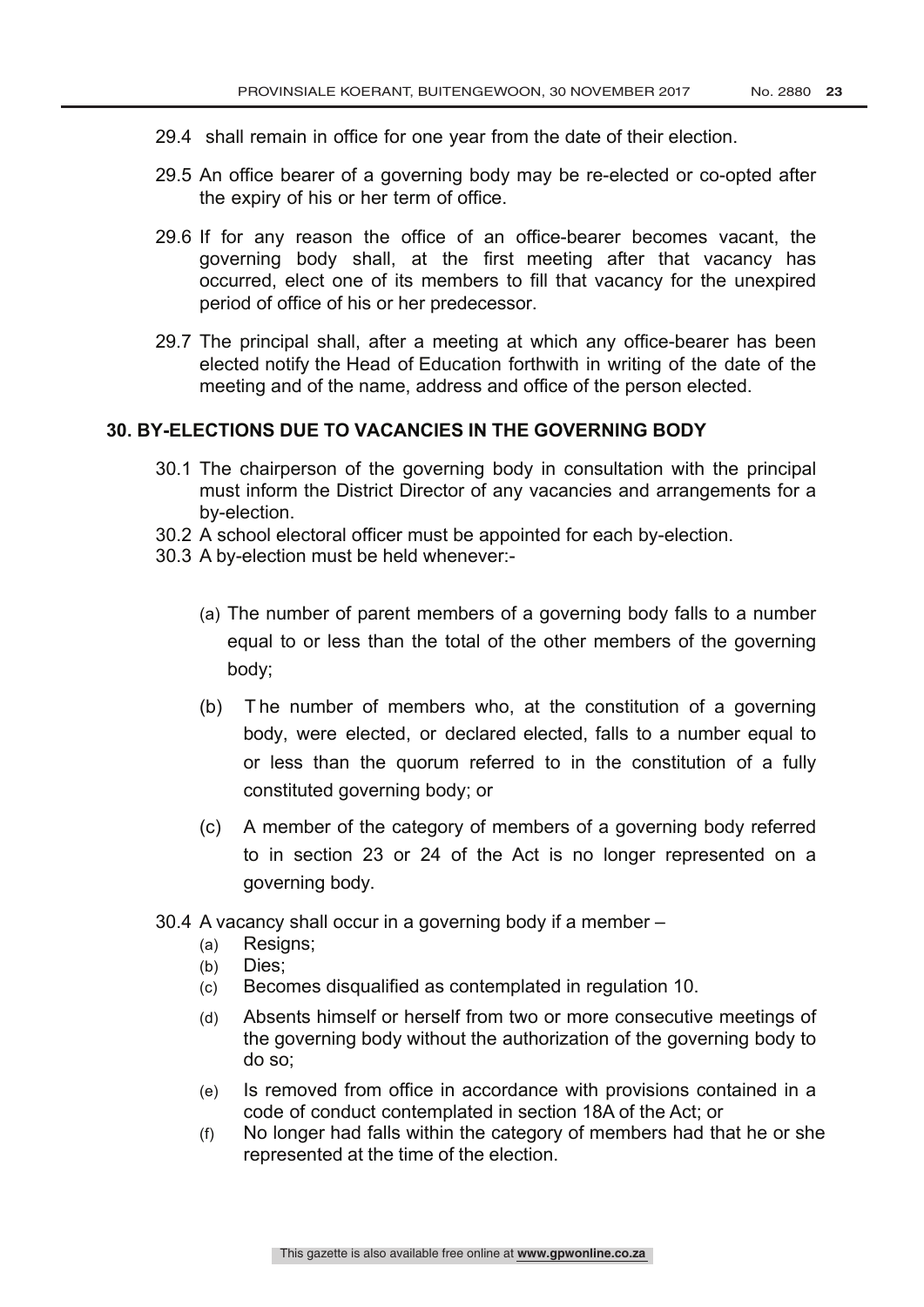- 30.5 Whenever a vacancy occurs as envisaged in regulation 30, by-election must be held within 90 days of the occurrence of such vacancy.
- 30.6 The by-election must be held in accordance with regulation 10, depending on the category.
- 30.7 The procedure described in regulation 20 to 28 shall apply to the byelections.
- 30.8 A member elected in accordance with this regulation remains in office for the unexpired term of office of his or her predecessor providing they are still eligible.

#### **31. PROCEDURE AFTER THE ELECTIONS**

- 31.1 After the election of a governing body the school electoral officer must place all documents, including election diary, ballot papers, used at such election in envelope and seal the envelope and hand them over to the school principal within 5 days of the election meeting.
- 31.2 The Principal, as a member of the outgoing and the newly elected governing body member. Should manage the handing – over process by;
	- (a) Officially handing over all governing body files to the newly elected governing body;
	- (b) Conducting an induction session for the newly elected members and;
	- (c) Answering any questions that the newly elected governing body may have.

#### **32. CONSTITUTION OF SCHOOL GOVERNING BODY**

- 32.1 The governing body must submit a copy of its constitution to the Head of Education within 90 days of its election.
- 32.2 The Constitution of School Governing Body (SGB) of a public school shall reflect the following;
	- a) The vision and mission statement of the school
	- b) Duties of office bearers
	- c) Establishment of committees with clear functions
	- d) Meeting procedures and frequency
	- e) Procedure to manage amendments to the constitution.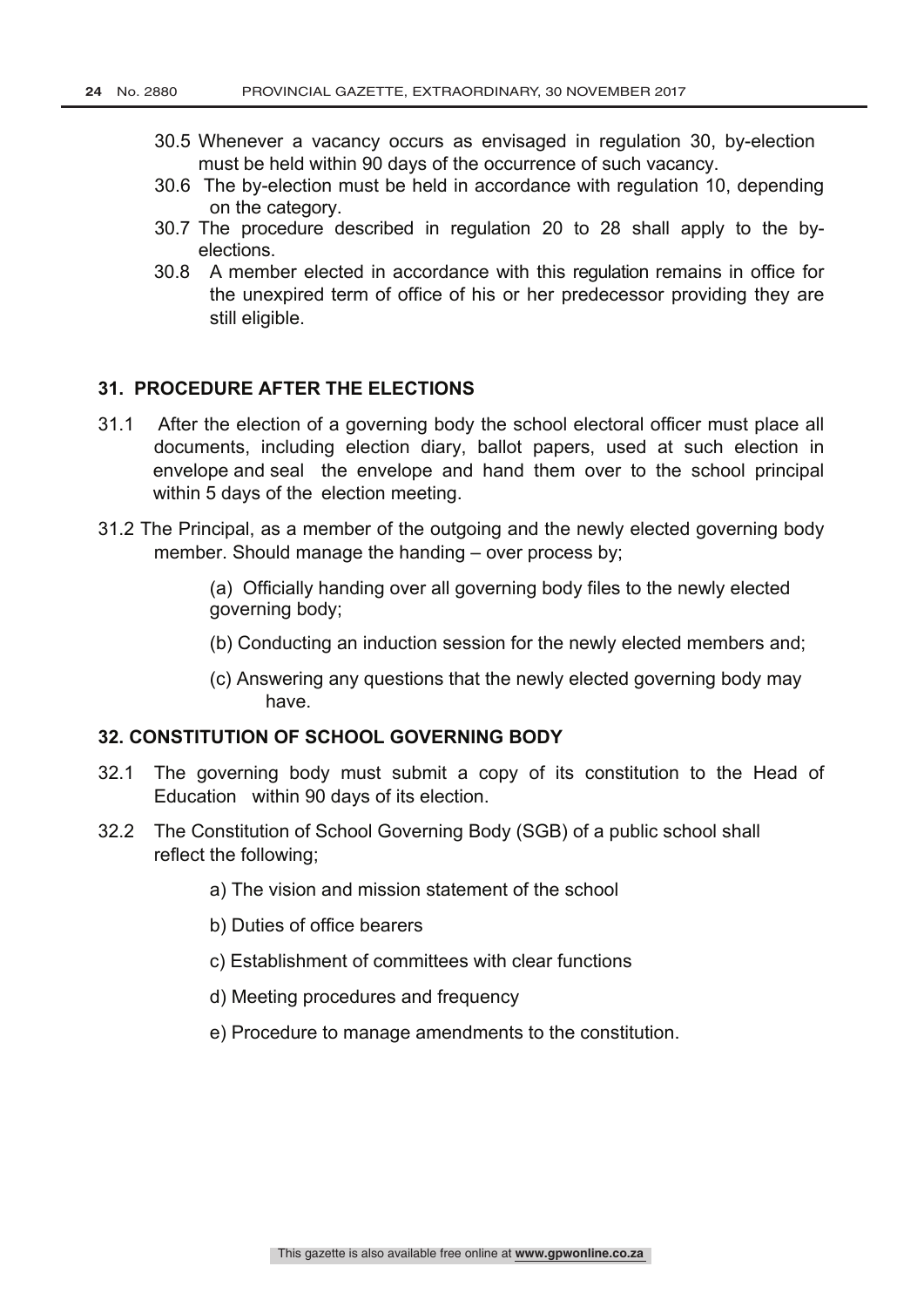#### **33. FUNCTION OF THE NEW GOVERNING BODY**

33.1 The newly elected school governing body must start function immediately after the successful completion on the election process.

#### **34. FREEDOM OF ASSOCIATION**

34.1 The governing body may join voluntary association representing governing bodies of public school.

#### **35. REMOVAL OR SUSPENSION OF GOVERNING BODY MEMBERS FROM OFFICE**

35.1 A member of the school governing body of a public school may be removed from office in terms of section 18A and 25 of the Act.

#### **36. WITHDRAWAL OF THE FUNCTIONS**

36.1 The of Department may, on reasonable grounds, withdraw the functions of a governing body, in terms of section 22 of the Act.

#### **37. REVIEW OF REGULATIONS**

37.1 These regulations may be reviewed at any given time

#### **38. REPEAL OF REGULATIONS**

38.1 The Governing Body Regulations for Public Schools contained in Notice No. 2398 of 2014, and published in the Extraordinary Provincial Gazette of 12 December 2014, are hereby repealed.

#### **39. SHORT TITLE**

**39.1** These Regulations shall be known as Regulations for the Constitution and Election of Governing Bodies in Public School in Mpumalanga, and shall come into effect on publication in the Provincial Gazette.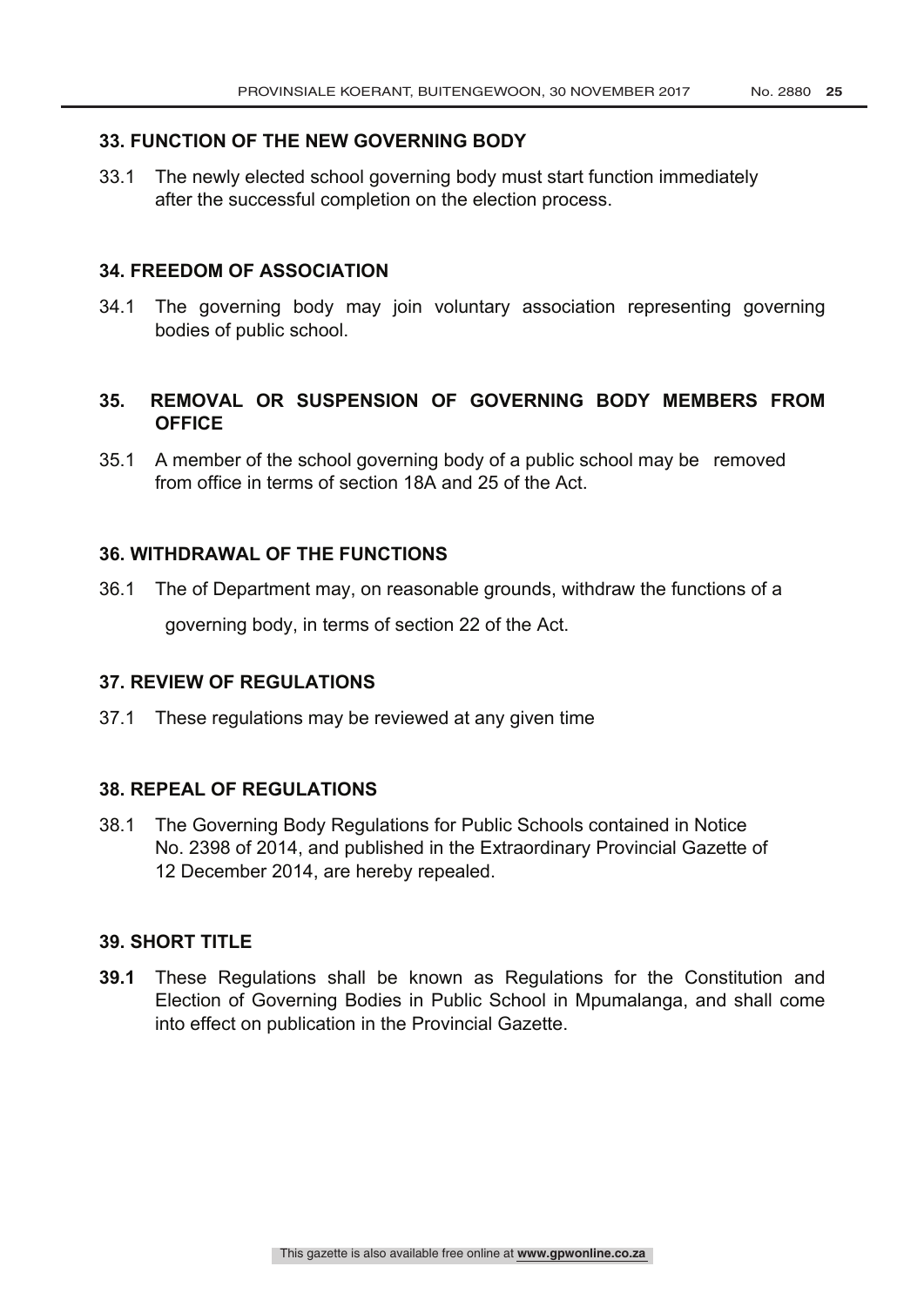#### **Schedule A**

#### **COMPOSITION OF SCHOOL GOVERNING BODY OF ORDINARY PUBLIC SCHOOLS BY TYPE AND LEARNER ENROLMENT**

- (1) The numbers of a school governing body of a school are set out for each category of membership in the table below.
- (2) The number of members in a category will vary according to the type of school and learner enrolment set out in columns 1 and 2.
- (3) In a school which does not have member of staff, the number of parents set out in column 4 shall be reduced by one and the total number of members set out in column 8 shall be reduced by one.

| <b>TYPE</b><br><b>OF</b><br><b>SCHOO</b><br>L | <b>NUMBE</b><br><b>R OF</b><br><b>LEARNE</b><br><b>RS</b><br><b>ENROLL</b><br><b>ED AT</b><br><b>SCHOOL</b> | <b>PRINCIP</b><br><b>AL</b> | <b>NUMBER</b><br><b>OF</b><br><b>EDUCAT</b><br><b>OR</b><br><b>MEMBER</b><br>$\mathbf{s}$ | <b>NUMBE</b><br><b>ROF</b><br><b>PAREN</b><br>Τ<br><b>MEMBE</b><br><b>RS</b> | <b>NUMBER</b><br><b>OF</b><br><b>NON</b><br><b>EDUCAT</b><br><b>OR</b><br><b>MEMBER</b><br>$\mathbf s$ | <b>NUMBE</b><br><b>ROF</b><br><b>LEARN</b><br><b>ER</b><br><b>MEMBE</b><br><b>RS</b> | <b>TOTAL</b><br><b>NUMBE</b><br>R<br><b>OF</b><br><b>MEMBE</b><br><b>RS</b> |
|-----------------------------------------------|-------------------------------------------------------------------------------------------------------------|-----------------------------|-------------------------------------------------------------------------------------------|------------------------------------------------------------------------------|--------------------------------------------------------------------------------------------------------|--------------------------------------------------------------------------------------|-----------------------------------------------------------------------------|
| Primary<br>School                             | 1 to 159                                                                                                    | $\overline{1}$              | 1                                                                                         | $\overline{4}$                                                               | $\overline{1}$                                                                                         | $\overline{0}$                                                                       | $\overline{7}$                                                              |
| Primary<br>School                             | 160<br>to<br>700                                                                                            | $\overline{1}$              | $\overline{2}$                                                                            | 5                                                                            | $\mathbf{1}$                                                                                           | $\overline{0}$                                                                       | $\overline{9}$                                                              |
| Primary<br>School                             | 701<br>and<br>more                                                                                          | $\overline{1}$              | $\overline{3}$                                                                            | 6                                                                            | $\mathbf{1}$                                                                                           | $\overline{0}$                                                                       | $\overline{11}$                                                             |
| Seconda<br>ry<br>School                       | 1 to 649                                                                                                    | $\mathbf{1}$                | $\overline{2}$                                                                            | $\overline{7}$                                                               | $\mathbf{1}$                                                                                           | $\overline{2}$                                                                       | 13                                                                          |
| Seconda<br>ry<br>School                       | 650<br>and<br>more                                                                                          | $\overline{1}$              | $\overline{3}$                                                                            | 9                                                                            | $\mathbf{1}$                                                                                           | $\overline{3}$                                                                       | $\overline{17}$                                                             |
| Combine<br>d School                           | 1 to 499                                                                                                    | $\mathbf 1$                 | $\overline{2}$                                                                            | $\overline{7}$                                                               | $\mathbf{1}$                                                                                           | $\overline{2}$                                                                       | 13                                                                          |
| Combine<br>d School                           | 500<br>and<br>more                                                                                          | $\mathbf{1}$                | 3                                                                                         | 9                                                                            | $\mathbf{1}$                                                                                           | 3                                                                                    | 17                                                                          |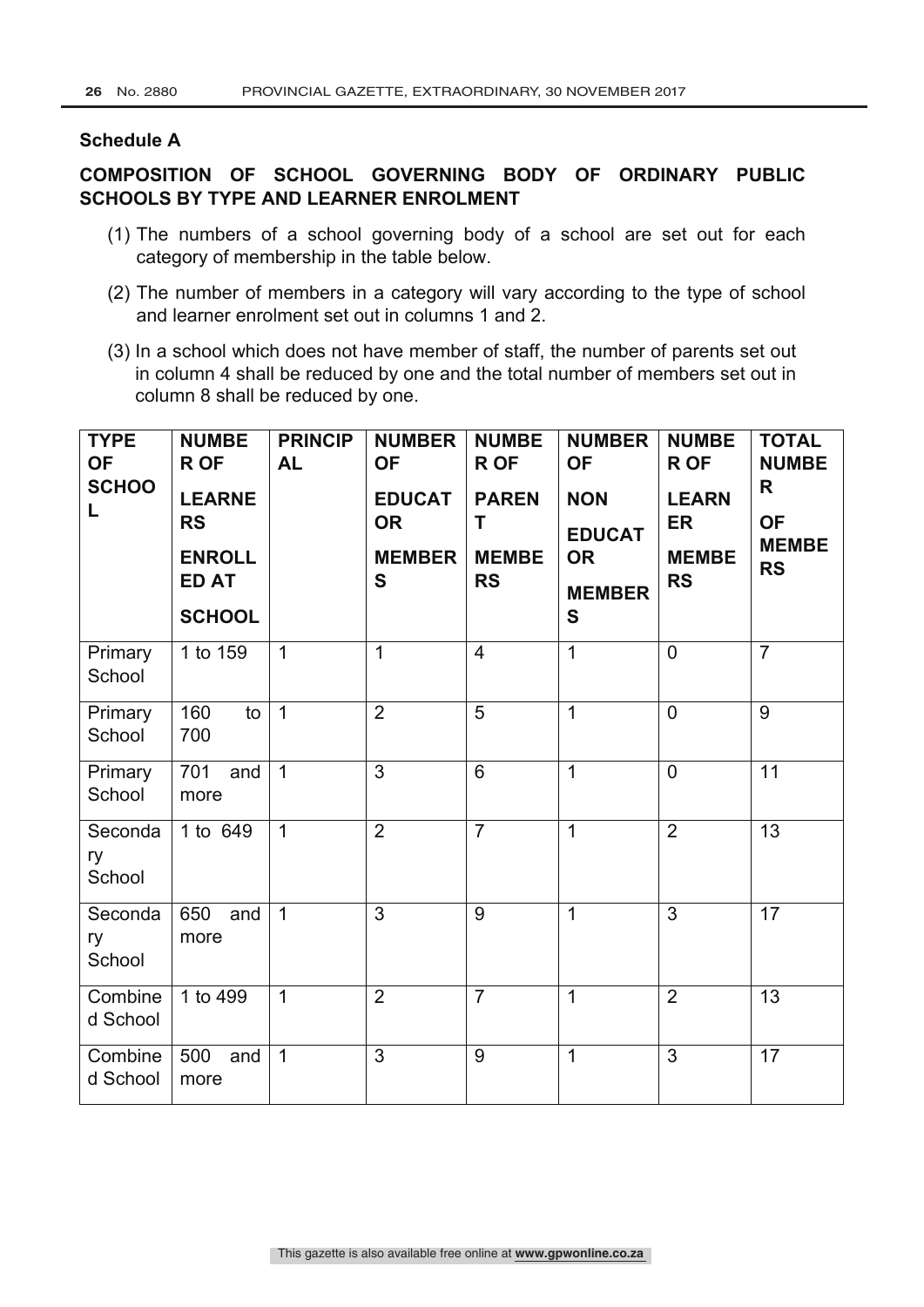**COMPOSITION OF SCHOOL GOVERNING BODY OF PUBLIC SCHOOLS FOR LEARNERS WITH SPECIAL EDUCATIONAL NEEDS BY TYPE AND LEARNER ENROLMENT**

| <b>TYPE</b><br><b>OF</b><br><b>SCHO</b><br><b>OL</b> | <b>NUMBE</b><br>R OF<br><b>LEARN</b><br><b>ERS</b><br><b>ENROL</b><br><b>LED AT</b><br><b>SCHOO</b><br>L | <b>PRINCI</b><br><b>PAL</b> | <b>NUMBE</b><br><b>ROF</b><br><b>EDUCA</b><br><b>TOR</b><br><b>MEMBE</b><br><b>RS</b> | <b>NUMB</b><br><b>ER OF</b><br><b>PAREN</b><br>T<br><b>MEMB</b><br><b>ERS</b> | <b>NUMB</b><br><b>ER OF</b><br><b>NON</b><br><b>EDUCA</b><br><b>TOR</b><br><b>MEMB</b><br><b>ERS</b> | <b>NUMBE</b><br>R OF<br><b>LEARN</b><br><b>ER</b><br><b>MEMBE</b><br><b>RS</b> | <b>ELEC</b><br><b>TED</b><br><b>MEM</b><br><b>BERS</b> | <b>TOTAL</b><br><b>NUMBE</b><br><b>OF</b><br>R.<br><b>MEMBE</b><br><b>RS</b>                                                          |
|------------------------------------------------------|----------------------------------------------------------------------------------------------------------|-----------------------------|---------------------------------------------------------------------------------------|-------------------------------------------------------------------------------|------------------------------------------------------------------------------------------------------|--------------------------------------------------------------------------------|--------------------------------------------------------|---------------------------------------------------------------------------------------------------------------------------------------|
| Primary<br>School                                    | 1 to 149                                                                                                 | $\overline{1}$              | $\overline{2}$                                                                        | $\overline{5}$                                                                | $\overline{1}$                                                                                       | $\overline{0}$                                                                 | 9                                                      |                                                                                                                                       |
| Primary<br>School                                    | 150 and<br>more                                                                                          | $\overline{1}$              | 3                                                                                     | 6                                                                             | $\mathbf{1}$                                                                                         | $\mathbf 0$                                                                    | 11                                                     | <b>PLUS</b><br><b>MEMBE</b><br><b>RS</b><br><b>APPOIN</b><br><b>TED</b><br><b>PER</b><br><b>APPLIC</b><br><b>ABLE</b><br><b>CATEG</b> |
| Second<br>ary<br>School                              | 1 to 149                                                                                                 | $\overline{1}$              | $\overline{2}$                                                                        | 6                                                                             | $\overline{1}$                                                                                       | $\overline{1}$                                                                 | 11                                                     |                                                                                                                                       |
| Second<br>ary<br>School                              | 150 and<br>more                                                                                          | $\mathbf{1}$                | 3                                                                                     | 8                                                                             | 1                                                                                                    | $\overline{2}$                                                                 | 15                                                     |                                                                                                                                       |
| Combin<br>ed<br>School                               | 1 to $149$                                                                                               | $\mathbf{1}$                | $\overline{2}$                                                                        | $\overline{7}$                                                                | $\overline{1}$                                                                                       | $\overline{2}$                                                                 | 13                                                     | <b>ORY</b>                                                                                                                            |
| Combin<br>ed<br>School                               | 150 and<br>more                                                                                          | $\mathbf{1}$                | 3                                                                                     | $\overline{8}$                                                                | $\overline{1}$                                                                                       | $\overline{2}$                                                                 | 14                                                     |                                                                                                                                       |